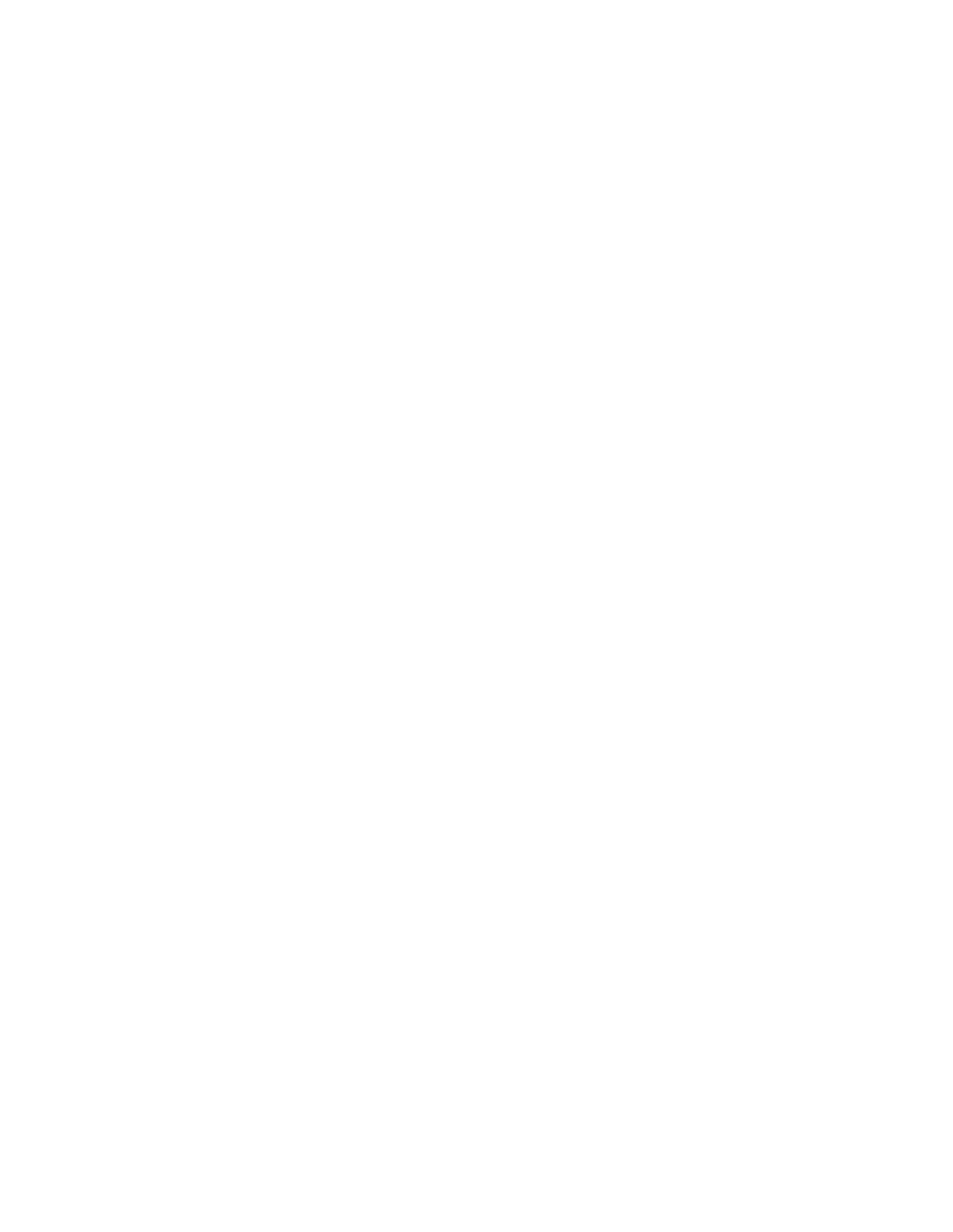# **ALABAMA**

(9 Electoral Votes)

| Bush, George W.<br>Kerry, John F.<br>Nader, Ralph<br>Badnarik, Michael<br>Peroutka, Michael<br>Scattered                                                                                                                  | <b>Total State Votes:</b>                        | R<br>D<br>$\mathbf I$<br>I<br>I<br>W                               | 1,176,394<br>693,933<br>6,701<br>3,529<br>1,994<br>898<br>1,883,449                            | 62.46%<br>36.84%<br>0.36%<br>0.19%<br>0.11%<br>0.05%                                                          |
|---------------------------------------------------------------------------------------------------------------------------------------------------------------------------------------------------------------------------|--------------------------------------------------|--------------------------------------------------------------------|------------------------------------------------------------------------------------------------|---------------------------------------------------------------------------------------------------------------|
|                                                                                                                                                                                                                           | ALASKA                                           |                                                                    |                                                                                                |                                                                                                               |
| Bush, George W.<br>Kerry, John F.<br>Nader, Ralph<br>Peroutka, Michael A.<br>Badnarik, Michael<br>Cobb, David<br>Scattered                                                                                                | (3 Electoral Votes)<br><b>Total State Votes:</b> | R<br>D<br>POP<br>AKI<br>AKL<br><b>GRN</b><br>W                     | 190,889<br>111,025<br>5,069<br>2,092<br>1,675<br>1,058<br>790<br>312,598                       | 61.07%<br>35.52%<br>1.62%<br>0.67%<br>0.54%<br>0.34%<br>0.25%                                                 |
|                                                                                                                                                                                                                           | ARIZONA                                          |                                                                    |                                                                                                |                                                                                                               |
|                                                                                                                                                                                                                           | (10 Electoral Votes)                             |                                                                    |                                                                                                |                                                                                                               |
| Bush, George W.<br>Kerry, John F.<br>Badnarik, Michael<br>Nader, Ralph<br>Cobb, David                                                                                                                                     | <b>Total State Votes:</b>                        | R<br>D<br><b>LBT</b><br>W<br>W                                     | 1,104,294<br>893,524<br>11,856<br>2,773<br>138<br>2,012,585                                    | 54.87%<br>44.40%<br>0.59%<br>0.14%<br>0.01%                                                                   |
|                                                                                                                                                                                                                           | <b>ARKANSAS</b><br>(6 Electoral Votes)           |                                                                    |                                                                                                |                                                                                                               |
| Bush, George W.<br>Kerry, John F.<br>Nader, Ralph<br>Badnarik, Michael<br>Peroutka, Michael Anthony<br>Cobb, David                                                                                                        | <b>Total State Votes:</b>                        | R<br>D<br>PPA<br><b>LBT</b><br><b>CST</b><br>GRA                   | 572,898<br>469,953<br>6,171<br>2,352<br>2,083<br>1,488<br>1,054,945                            | 54.31%<br>44.55%<br>0.58%<br>0.22%<br>0.20%<br>0.14%                                                          |
|                                                                                                                                                                                                                           | <b>CALIFORNIA</b><br>(55 Electoral Votes)        |                                                                    |                                                                                                |                                                                                                               |
| Kerry, John F.<br>Bush, George W.<br>Badnarik, Michael<br>Cobb, David<br>Peltier, Leonard<br>Peroutka, Michael Anthony<br>Nader, Ralph<br>Kennedy, John Joseph<br>Parker, John<br>Alexander-Pace, James<br>Jabin, Anthony |                                                  | D<br>R<br>LBT<br><b>GRN</b><br>PFP<br>AIP<br>W<br>W<br>W<br>W<br>W | 6,745,485<br>5,509,826<br>50,165<br>40,771<br>27,607<br>26,645<br>21,213<br>82<br>49<br>8<br>1 | 54.30%<br>44.36%<br>0.40%<br>0.33%<br>0.22%<br>0.21%<br>0.17%<br>$0.00\%$<br>$0.00\%$<br>$0.00\%$<br>$0.00\%$ |
|                                                                                                                                                                                                                           | <b>Total State Votes:</b>                        |                                                                    | 12,421,852                                                                                     |                                                                                                               |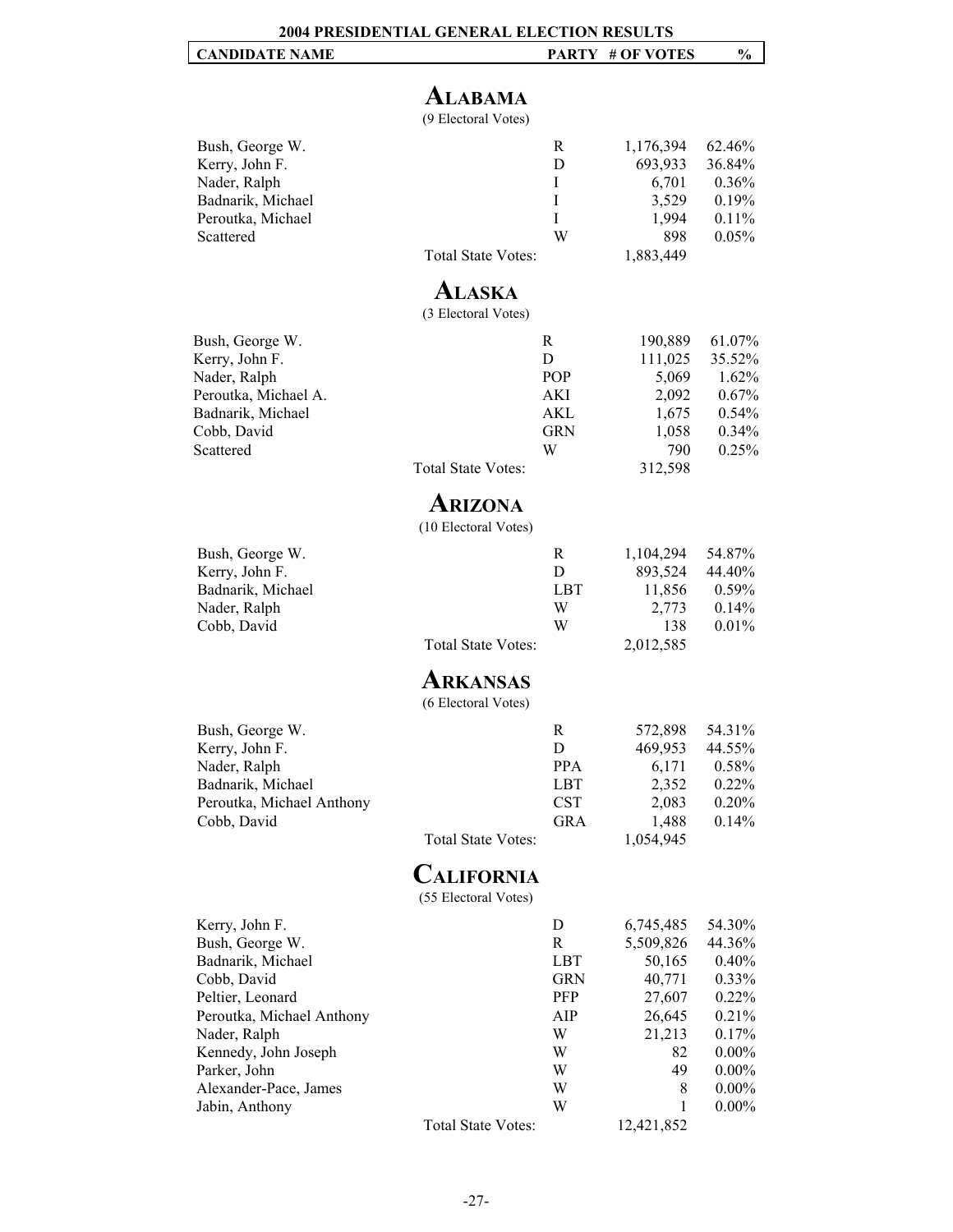# **COLORADO**

(9 Electoral Votes)

| Bush, George W.             |                    | R          | 1,101,255 | 51.69%   |
|-----------------------------|--------------------|------------|-----------|----------|
| Kerry, John F.              |                    | D          | 1,001,732 | 47.02%   |
| Nader, Ralph                |                    | <b>CRP</b> | 12,718    | $0.60\%$ |
| Badnarik, Michael           |                    | LBT        | 7,664     | $0.36\%$ |
| Peroutka, Michael Anthony   |                    | AMC        | 2,562     | $0.12\%$ |
| Cobb, David                 |                    | <b>GRN</b> | 1,591     | $0.07\%$ |
| Andress, Stanford E. (Andy) |                    | UN         | 804       | $0.04\%$ |
| Kennedy, John Joseph        |                    | W          | 700       | $0.03\%$ |
| Amondson, Gene              |                    | <b>CPP</b> | 378       | $0.02\%$ |
| Van Auken, Bill             |                    | <b>SEP</b> | 329       | $0.02\%$ |
| Harris, James E.            |                    | <b>SWP</b> | 241       | $0.01\%$ |
| Brown, Walter F.            |                    | <b>SOC</b> | 216       | $0.01\%$ |
| Dodge, Earl F.              |                    | P          | 140       | $0.01\%$ |
|                             | Total State Votes: |            | 2,130,330 |          |

#### **CONNECTICUT**

(7 Electoral Votes)

| Kerry, John F.       |                                                                            | D          | 857,488  | 54.31%   |
|----------------------|----------------------------------------------------------------------------|------------|----------|----------|
| Bush, George W.      |                                                                            | R          | 693,826  | 43.95%   |
| Nader, Ralph         |                                                                            | PC.        | 12.969   | 0.82%    |
| Cobb, David          |                                                                            | <b>GRN</b> | 9.564    | 0.61%    |
| Badnarik, Michael    |                                                                            | LBT        | 3,367    | 0.21%    |
| Peroutka, Michael A. |                                                                            | <b>CNC</b> | 1.543    | $0.10\%$ |
| Calero, Róger        |                                                                            | W          | 12       | $0.00\%$ |
|                      | $T$ $\rightarrow$ $1$ $\alpha$ $\rightarrow$ $\alpha$ $\tau$ $\rightarrow$ |            | 1.570.76 |          |

Total State Votes: 1,578,769

# **DELAWARE**

(3 Electoral Votes)

| Kerry, John F.            |                    | D          | 200,152 | 53.35%   |
|---------------------------|--------------------|------------|---------|----------|
| Bush, George W.           |                    | R          | 171,660 | 45.75%   |
| Nader, Ralph              |                    | <b>IDE</b> | 2,153   | $0.57\%$ |
| Badnarik, Michael         |                    | LBT        | 586     | $0.16\%$ |
| Peroutka, Michael Anthony |                    | <b>CON</b> | 289     | $0.08\%$ |
| Cobb, David               |                    | <b>GRN</b> | 250     | $0.07\%$ |
| Brown, Walter F.          |                    | NL         | 100     | $0.03\%$ |
|                           | Total State Votes: |            | 375,190 |          |

# **DISTRICT OF COLUMBIA**

(3 Electoral Votes)

| Kerry, John F.    | D            | 202,970 | 89.18%   |
|-------------------|--------------|---------|----------|
| Bush, George W.   | R            | 21,256  | 9.34%    |
| Nader, Ralph      |              | 1,485   | $0.65\%$ |
| Cobb, David       | DCG          | 737     | $0.32\%$ |
| Scattered         | W            | 506     | $0.22\%$ |
| Badnarik, Michael | LBT          | 502     | $0.22\%$ |
| Harris, James     | <b>SWP</b>   | 130     | $0.06\%$ |
|                   | Total Votes: | 227,586 |          |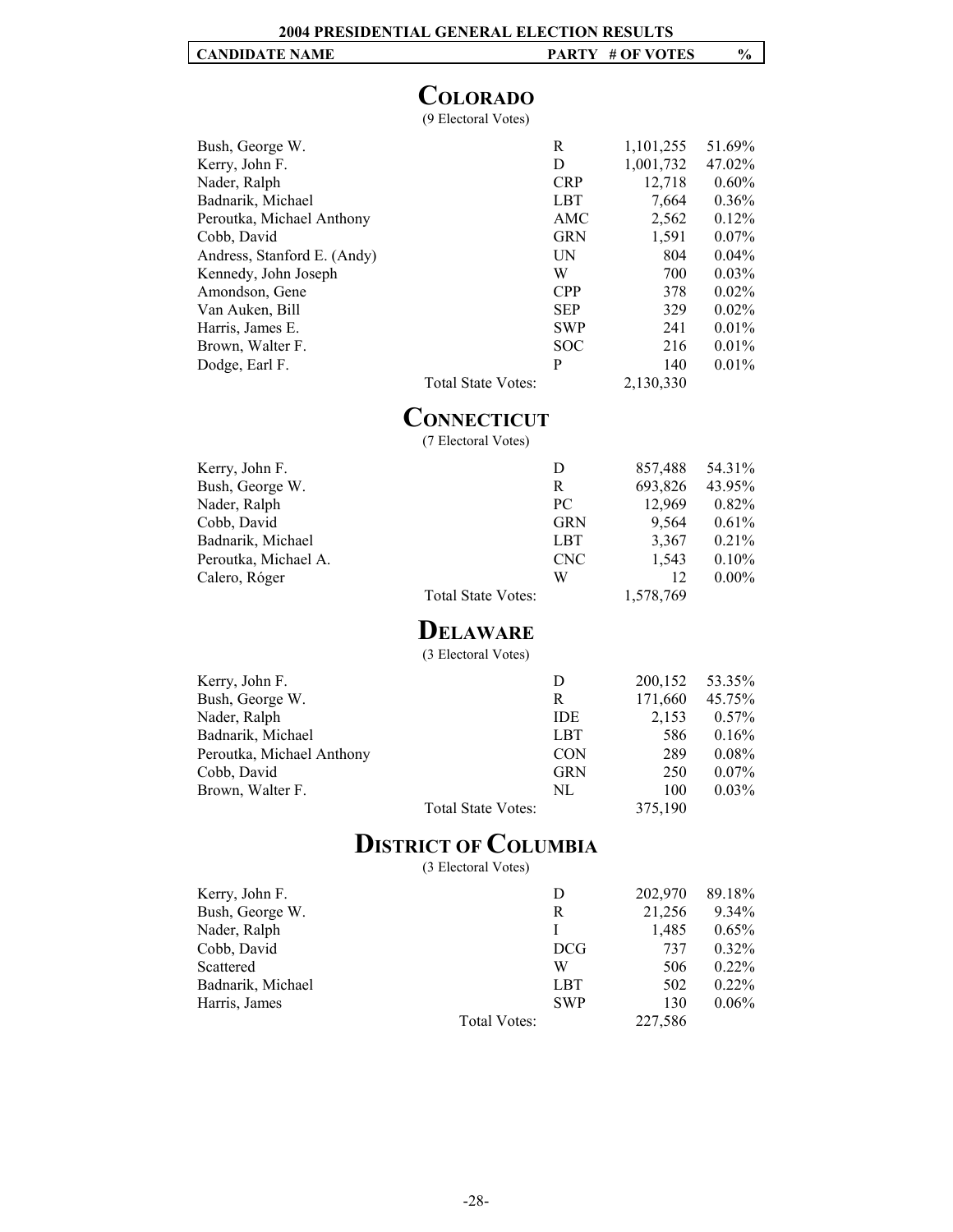# **FLORIDA**

(27 Electoral Votes)

| Bush, George W.<br>Kerry, John F.<br>Nader, Ralph<br>Badnarik, Michael<br>Peroutka, Michael A.<br>Cobb, David<br>Brown, Walter F.<br>Harris, James                                 | <b>Total State Votes:</b>                 | R<br>D<br><b>REF</b><br>LBF<br><b>CPF</b><br><b>GPF</b><br><b>SFL</b><br><b>FSW</b> | 3,964,522<br>3,583,544<br>32,971<br>11,996<br>6,626<br>3,917<br>3,502<br>2,732<br>7,609,810 | 52.10%<br>47.09%<br>0.43%<br>0.16%<br>0.09%<br>0.05%<br>0.05%<br>0.04%                               |
|------------------------------------------------------------------------------------------------------------------------------------------------------------------------------------|-------------------------------------------|-------------------------------------------------------------------------------------|---------------------------------------------------------------------------------------------|------------------------------------------------------------------------------------------------------|
|                                                                                                                                                                                    | <b>GEORGIA</b><br>(15 Electoral Votes)    |                                                                                     |                                                                                             |                                                                                                      |
| Bush, George W.<br>Kerry, John F.<br>Badnarik, Michael<br>Nader, Ralph<br>Peroutka, Michael A.<br>Cobb, David<br>Tancredo, Tom<br>Kennedy, John J.<br>Byrne, David<br>Pace, James  | Total State Votes:                        | R<br>D<br><b>LBT</b><br>W<br>W<br>W<br>W<br>W<br>W<br>W                             | 1,914,254<br>1,366,149<br>18,387<br>2,231<br>580<br>228<br>26<br>8<br>7<br>5<br>3,301,875   | 57.97%<br>41.37%<br>0.56%<br>0.07%<br>0.02%<br>0.01%<br>$0.00\%$<br>$0.00\%$<br>$0.00\%$<br>$0.00\%$ |
|                                                                                                                                                                                    | <b>HAWAII</b><br>(4 Electoral Votes)      |                                                                                     |                                                                                             |                                                                                                      |
| Kerry, John F.<br>Bush, George W.<br>Cobb, David<br>Badnarik, Michael                                                                                                              | Total State Votes:<br><b>IDAHO</b>        | D<br>$\mathbb{R}$<br><b>GRN</b><br><b>LBT</b>                                       | 231,708<br>194,191<br>1,737<br>1,377<br>429,013                                             | 54.01%<br>45.26%<br>0.40%<br>0.32%                                                                   |
| Bush, George W.<br>Kerry, John F.<br>Badnarik, Michael<br>Peroutka, Michael A.<br>Nader, Ralph<br>Cobb, David<br>Kennedy, John Joseph<br>Brown, Walt<br>Merepeace-msmere, Reverend | (4 Electoral Votes)<br>Total State Votes: | $\mathbf R$<br>D<br><b>LBT</b><br><b>CON</b><br>W<br>W<br>W<br>W<br>W               | 409,235<br>181,098<br>3,844<br>3,084<br>1,115<br>58<br>9<br>3<br>1<br>598,447               | 68.38%<br>30.26%<br>0.64%<br>0.52%<br>0.19%<br>0.01%<br>$0.00\%$<br>$0.00\%$<br>$0.00\%$             |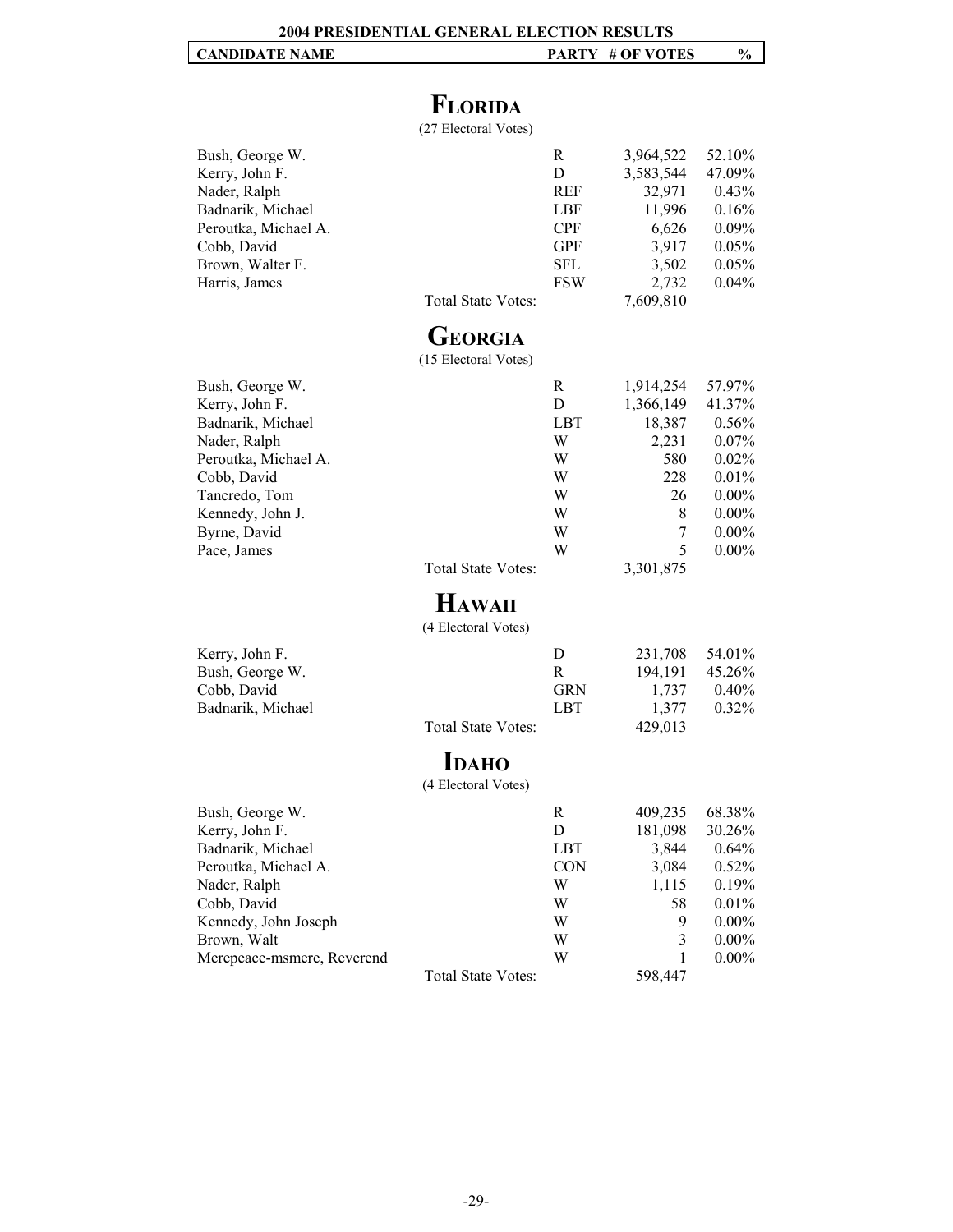# **ILLINOIS**

(21 Electoral Votes)

| <b>Total State Votes:</b>              | D<br>R<br><b>LBT</b><br>W<br>W<br>W<br>W<br>W<br>W<br>W<br>W<br>W<br>W<br>W<br>W | 2,891,550<br>2,345,946<br>32,442<br>3,571<br>440<br>241<br>115<br>$\overline{4}$<br>4<br>3<br>$\overline{c}$<br>$\mathbf{1}$<br>1<br>1<br>1<br>5,274,322 | 54.82%<br>44.48%<br>0.62%<br>0.07%<br>0.01%<br>$0.00\%$<br>$0.00\%$<br>$0.00\%$<br>$0.00\%$<br>$0.00\%$<br>$0.00\%$<br>$0.00\%$<br>$0.00\%$<br>$0.00\%$<br>$0.00\%$ |
|----------------------------------------|----------------------------------------------------------------------------------|----------------------------------------------------------------------------------------------------------------------------------------------------------|---------------------------------------------------------------------------------------------------------------------------------------------------------------------|
| <b>INDIANA</b><br>(11 Electoral Votes) |                                                                                  |                                                                                                                                                          |                                                                                                                                                                     |
| Total State Votes:                     | R<br>D<br><b>LBT</b><br>W<br>W<br>W<br>W<br>W                                    | 1,479,438<br>969,011<br>18,058<br>1,328<br>102<br>37<br>22<br>6<br>2,468,002                                                                             | 59.94%<br>39.26%<br>0.73%<br>0.05%<br>$0.00\%$<br>$0.00\%$<br>$0.00\%$<br>$0.00\%$                                                                                  |
| <b>IOWA</b><br>(7 Electoral Votes)     |                                                                                  |                                                                                                                                                          |                                                                                                                                                                     |
| <b>Total State Votes:</b>              | $\mathbf R$<br>D<br>NP<br>LBT<br><b>CON</b><br>IG<br>W<br><b>SWP</b><br>NP       | 751,957<br>741,898<br>5,973<br>2,992<br>1,304<br>1,141<br>1,094<br>373<br>176<br>1,506,908                                                               | 49.90%<br>49.23%<br>$0.40\%$<br>0.20%<br>0.09%<br>$0.08\%$<br>0.07%<br>0.02%<br>0.01%                                                                               |
| <b>KANSAS</b><br>(6 Electoral Votes)   |                                                                                  |                                                                                                                                                          |                                                                                                                                                                     |
|                                        | R<br>D<br><b>REF</b><br><b>LBT</b><br>Ι<br>W<br>W<br>W<br>W                      | 736,456<br>434,993<br>9,348<br>4,013<br>2,899<br>33<br>5<br>5<br>4                                                                                       | 62.00%<br>36.62%<br>0.79%<br>0.34%<br>0.24%<br>$0.00\%$<br>$0.00\%$<br>$0.00\%$<br>$0.00\%$                                                                         |
|                                        | Total State Votes:                                                               |                                                                                                                                                          | 1,187,756                                                                                                                                                           |

-30-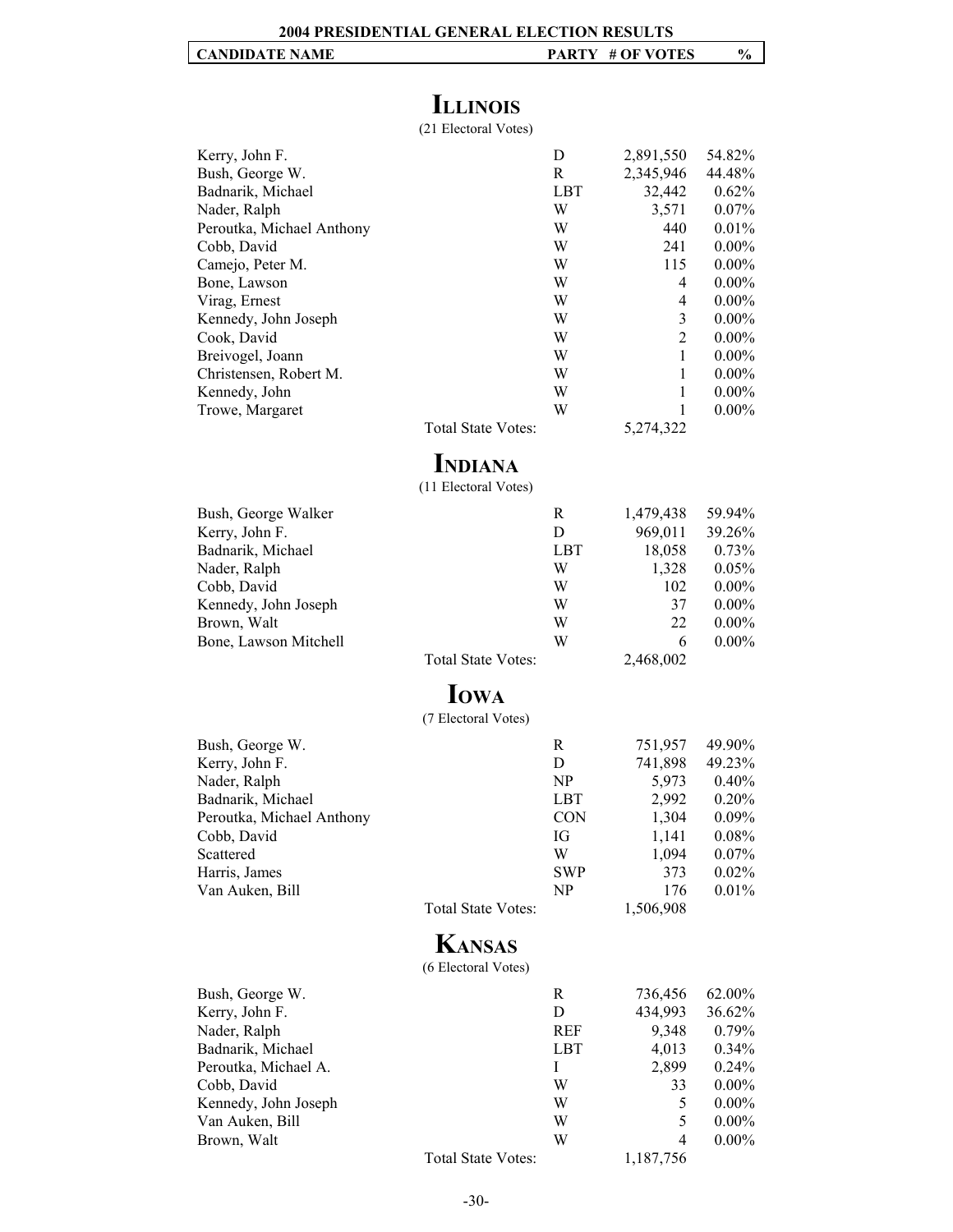# **KENTUCKY**

(8 Electoral Votes)

| Bush, George W.              |                                  | R                     | 1,069,439 | 59.55%   |
|------------------------------|----------------------------------|-----------------------|-----------|----------|
| Kerry, John F.               |                                  | D                     | 712,733   | 39.69%   |
| Nader, Ralph                 |                                  | I                     | 8,856     | 0.49%    |
| Badnarik, Michael            |                                  | LBT                   | 2,619     | 0.15%    |
| Peroutka, Michael Anthony    |                                  | <b>CON</b>            | 2,213     | 0.12%    |
| Brown, Walt                  |                                  | W                     | 13        | $0.00\%$ |
| Kennedy, John Joseph         |                                  | W                     | 9         | $0.00\%$ |
|                              | Total State Votes:               |                       | 1,795,882 |          |
|                              | LOUISIANA<br>(9 Electoral Votes) |                       |           |          |
| Bush, George W.              |                                  | R                     | 1,102,169 | 56.72%   |
| Kerry, John F.               |                                  | D                     | 820,299   | 42.22%   |
| Nader, Ralph                 |                                  | TBL                   | 7,032     | $0.36\%$ |
| Peroutka, Michael A.         |                                  | <b>CON</b>            | 5,203     | 0.27%    |
| Badnarik, Michael            |                                  | LBT                   | 2,781     | $0.14\%$ |
| Brown, Walter F.             |                                  | PWF                   | 1,795     | $0.09\%$ |
| Amondson, Gene               |                                  | P                     | 1,566     | $0.08\%$ |
| $0.11 \, \text{N}$ $\cdot$ 1 |                                  | $\mathbf{r}$ $\alpha$ | 1.077     | 0.070    |

| Bush, George W.      | R          | 1,102,169 | 56.72%   |
|----------------------|------------|-----------|----------|
| Kerry, John F.       | D          | 820,299   | 42.22%   |
| Nader, Ralph         | TBL        | 7,032     | $0.36\%$ |
| Peroutka, Michael A. | <b>CON</b> | 5,203     | $0.27\%$ |
| Badnarik, Michael    | <b>LBT</b> | 2,781     | $0.14\%$ |
| Brown, Walter F.     | <b>PWF</b> | 1,795     | $0.09\%$ |
| Amondson, Gene       | P          | 1,566     | $0.08\%$ |
| Cobb, David          | LG         | 1.276     | $0.07\%$ |
| Harris, James        | <b>SWP</b> | 985       | $0.05\%$ |

Total State Votes: 1,943,106

# **MAINE**

(4 Electoral Votes)

| Kerry, John F.    | $\mathsf{D}$ | 396,842 | 53.57%   |
|-------------------|--------------|---------|----------|
| Bush, George W.   | R            | 330,201 | 44.58%   |
| Nader, Ralph      | TBL          | 8.069   | 1.09%    |
| Cobb, David       | GI           | 2.936   | $0.40\%$ |
| Badnarik, Michael | LBT          | 1.965   | $0.27\%$ |
| Peroutka, Michael | <b>CON</b>   | 735     | $0.10\%$ |
| Scattered         | W            | 4       | $0.00\%$ |
|                   |              |         |          |

Total State Votes: 740,752

# **MARYLAND**

(10 Electoral Votes)

| Kerry, John F.            |                           | D          | 1,334,493      | 55.91%   |
|---------------------------|---------------------------|------------|----------------|----------|
| Bush, George W.           |                           | R          | 1,024,703      | 42.93%   |
| Nader, Ralph              |                           | POP        | 11,854         | $0.50\%$ |
| Badnarik, Michael         |                           | LBT        | 6,094          | $0.26\%$ |
| Cobb, David               |                           | <b>GRN</b> | 3,632          | 0.15%    |
| Peroutka, Michael Anthony |                           | <b>CON</b> | 3,421          | $0.14\%$ |
| Scattered                 |                           | W          | 2,440          | $0.10\%$ |
| Schriner, Joe             |                           | W          | 27             | $0.00\%$ |
| Kennedy, John Joseph      |                           | W          | 7              | $0.00\%$ |
| Brown, Theodis (Ted), Sr. |                           | W          | 4              | $0.00\%$ |
| Bone, Lawson Mitchell     |                           | W          | $\overline{2}$ | $0.00\%$ |
| Boyle, Robert Abraham, II |                           | W          |                | $0.00\%$ |
|                           | <b>Total State Votes:</b> |            | 2,386,678      |          |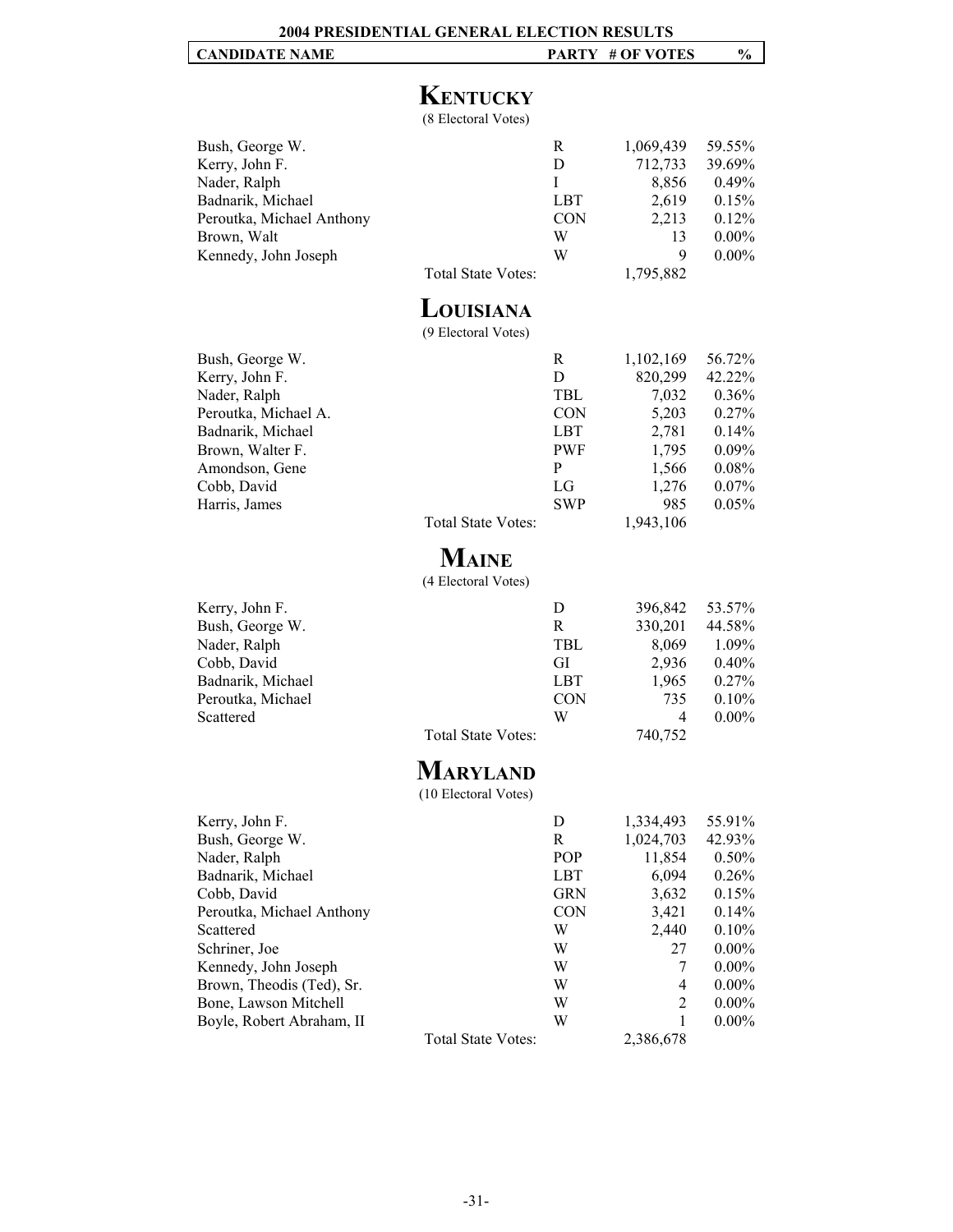# **MASSACHUSETTS**

(12 Electoral Votes)

| Kerry, John F.    |                    | Ð   | 1,803,800 | $61.94\%$ |
|-------------------|--------------------|-----|-----------|-----------|
| Bush, George W.   |                    | R   | 1,071,109 | 36.78%    |
| Badnarik, Michael |                    | LBT | 15,022    | $0.52\%$  |
| Cobb, David       |                    | GR  | 10,623    | $0.36\%$  |
| Scattered         |                    | W   | 7.028     | $0.24\%$  |
| Nader, Ralph      |                    | W   | 4.806     | $0.17\%$  |
|                   | Total State Votes: |     | 2,912,388 |           |

# **MICHIGAN**

(17 Electoral Votes)

| Kerry, John F.            |                           | D          | 2,479,183 | 51.23%   |
|---------------------------|---------------------------|------------|-----------|----------|
|                           |                           |            |           |          |
| Bush, George W.           |                           | R          | 2,313,746 | 47.81%   |
| Nader, Ralph              |                           |            | 24,035    | $0.50\%$ |
| Badnarik, Michael         |                           | <b>LBT</b> | 10,552    | $0.22\%$ |
| Cobb, David               |                           | <b>GRN</b> | 5,325     | 0.11%    |
| Peroutka, Michael Anthony |                           | UST        | 4,980     | 0.10%    |
| Brown, Walter             |                           | NL         | 1.431     | $0.03\%$ |
|                           | <b>Total State Votes:</b> |            | 4,839,252 |          |

# **MINNESOTA**

(10 Electoral Votes\*)

| Kerry, John F.                |                    | DFL        | 1,445,014 | 51.09%   |
|-------------------------------|--------------------|------------|-----------|----------|
| Bush, George W.               |                    | R          | 1,346,695 | 47.61%   |
| Nader, Ralph                  |                    | <b>TBL</b> | 18,683    | 0.66%    |
| Badnarik, Michael             |                    | <b>LBT</b> | 4,639     | 0.16%    |
| Cobb, David                   |                    | <b>GRN</b> | 4,408     | 0.16%    |
| Peroutka, Michael             |                    | <b>CON</b> | 3,074     | $0.11\%$ |
| Scattered                     |                    | W          | 2,521     | $0.09\%$ |
| Harens, Thomas J.             |                    | <b>CHF</b> | 2,387     | 0.08%    |
| Van Auken, Bill               |                    | <b>SEP</b> | 539       | $0.02\%$ |
| Calero, Róger                 |                    | <b>SWP</b> | 416       | 0.01%    |
| Kennedy, John Joseph          |                    | W          | 4         | $0.00\%$ |
| Brown, Walt                   |                    | W          | 2         | $0.00\%$ |
| Renderos, Debra Joyce         |                    | W          | 2         | $0.00\%$ |
| Wishnatsky, Martin            |                    | W          | 2         | $0.00\%$ |
| Graham-Pendergast, Joy Elaina |                    | W          |           | $0.00\%$ |
|                               | Total State Votes: |            | 2,828,387 |          |

\* Minnesota has 10 Electoral Votes. Nine were cast for John Kerry; one was cast for John Edwards.

# **MISSISSIPPI**

(6 Electoral Votes)

| Bush, George W.      |                    | R          | 684,981   | 59.45%   |
|----------------------|--------------------|------------|-----------|----------|
| Kerry, John F.       |                    | D          | 458,094   | 39.76%   |
| Nader, Ralph         |                    | <b>REF</b> | 3.177     | 0.28%    |
| Badnarik, Michael    |                    | LBT        | 1.793     | 0.16%    |
| Peroutka, Michael A. |                    | <b>CON</b> | 1,759     | 0.15%    |
| Harris, James        |                    |            | 1,268     | $0.11\%$ |
| Cobb, David          |                    | <b>GRN</b> | 1.073     | $0.09\%$ |
|                      | Total State Votes: |            | 1,152,145 |          |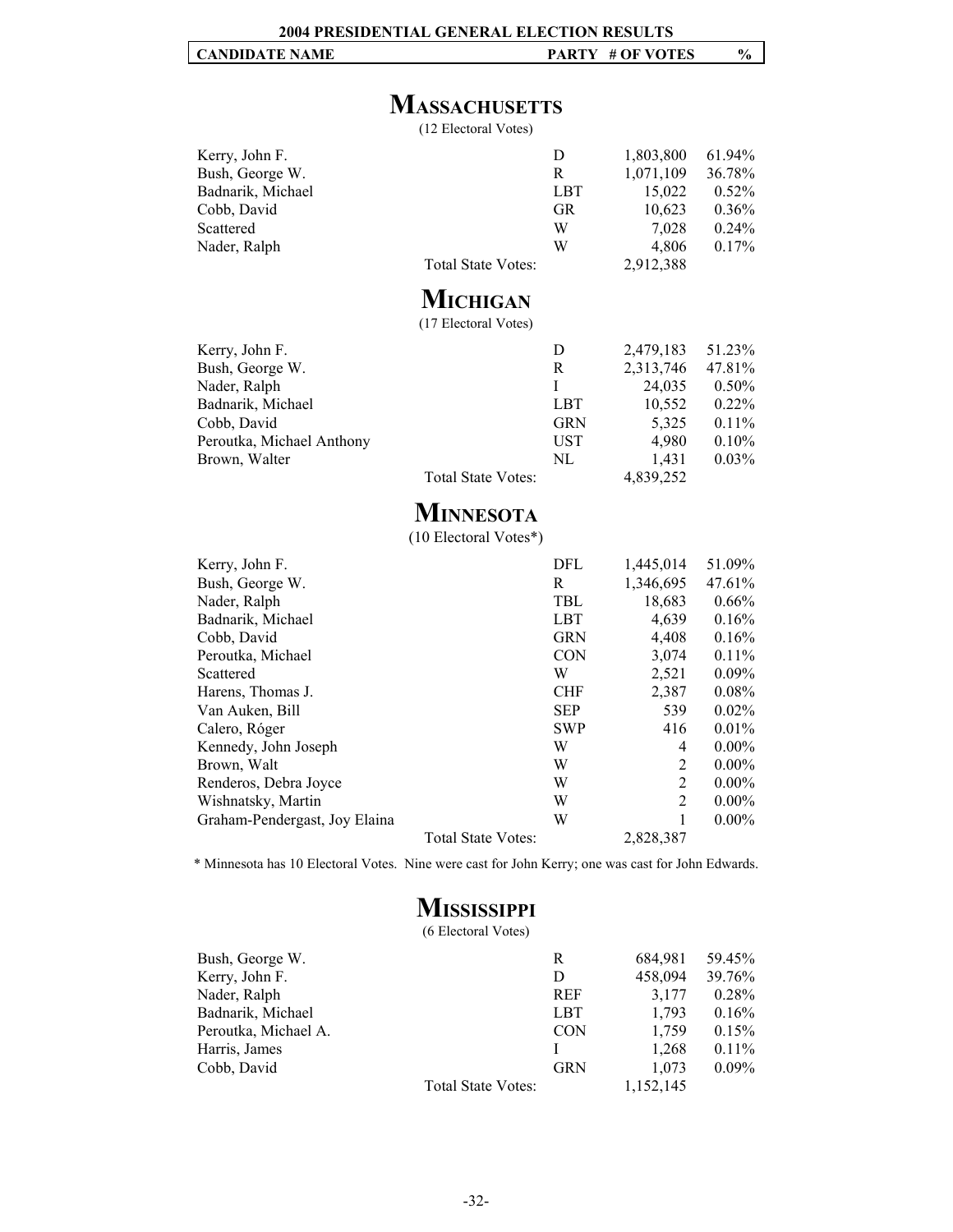# **MISSOURI**

(11 Electoral Votes)

| Bush, George W.<br>Kerry, John F.<br>Badnarik, Michael<br>Peroutka, Michael A.<br>Nader, Ralph                                                                                          | <b>Total State Votes:</b>             | R<br>D<br>LBT<br><b>CON</b><br>W                       | 1,455,713<br>1,259,171<br>9,831<br>5,355<br>1,294<br>2,731,364                                           | 53.30%<br>46.10%<br>0.36%<br>0.20%<br>0.05%                                              |
|-----------------------------------------------------------------------------------------------------------------------------------------------------------------------------------------|---------------------------------------|--------------------------------------------------------|----------------------------------------------------------------------------------------------------------|------------------------------------------------------------------------------------------|
|                                                                                                                                                                                         | <b>MONTANA</b><br>(3 Electoral Votes) |                                                        |                                                                                                          |                                                                                          |
| Bush, George W.<br>Kerry, John<br>Nader, Ralph<br>Peroutka, Michael A.<br>Badnarik, Michael<br>Cobb, David<br>Kennedy, John Joseph<br>Beattie, Robert Leslie<br>Brown, Walter Frederick | Total State Votes:                    | R<br>D<br>I<br><b>CON</b><br>LBT<br>GRN<br>W<br>W<br>W | 266,063<br>173,710<br>6,168<br>1,764<br>1,733<br>996<br>6<br>$\mathfrak{Z}$<br>$\overline{2}$<br>450,445 | 59.07%<br>38.56%<br>1.37%<br>0.39%<br>0.38%<br>0.22%<br>$0.00\%$<br>$0.00\%$<br>$0.00\%$ |
|                                                                                                                                                                                         | NEBRASKA<br>(5 Electoral Votes)       |                                                        |                                                                                                          |                                                                                          |
| Bush, George W.<br>Kerry, John F.<br>Nader, Ralph<br>Badnarik, Michael<br>Peroutka, Michael A.<br>Cobb, David<br>Scattered<br>Calero, Róger                                             | <b>Total State Votes:</b>             | R<br>$\mathbf D$<br>BP<br>LBT<br>NB<br>GRN<br>W<br>BP  | 512,814<br>254,328<br>5,698<br>2,041<br>1,314<br>978<br>931<br>82<br>778,186                             | 65.90%<br>32.68%<br>0.73%<br>0.26%<br>0.17%<br>0.13%<br>0.12%<br>0.01%                   |
|                                                                                                                                                                                         | <b>NEVADA</b><br>(5 Electoral Votes)  |                                                        |                                                                                                          |                                                                                          |
| Bush, George W.<br>Kerry, John F.<br>Nader, Ralph<br>None of These Candidates<br>Badnarik, Michael<br>Peroutka, Michael A.<br>Cobb, David                                               | Total State Votes:                    | R<br>D<br>Ι<br>X<br>LBT<br>IAP<br><b>GRN</b>           | 418,690<br>397,190<br>4,838<br>3,688<br>3,176<br>1,152<br>853<br>829,587                                 | 50.47%<br>47.88%<br>0.58%<br>0.44%<br>0.38%<br>0.14%<br>0.10%                            |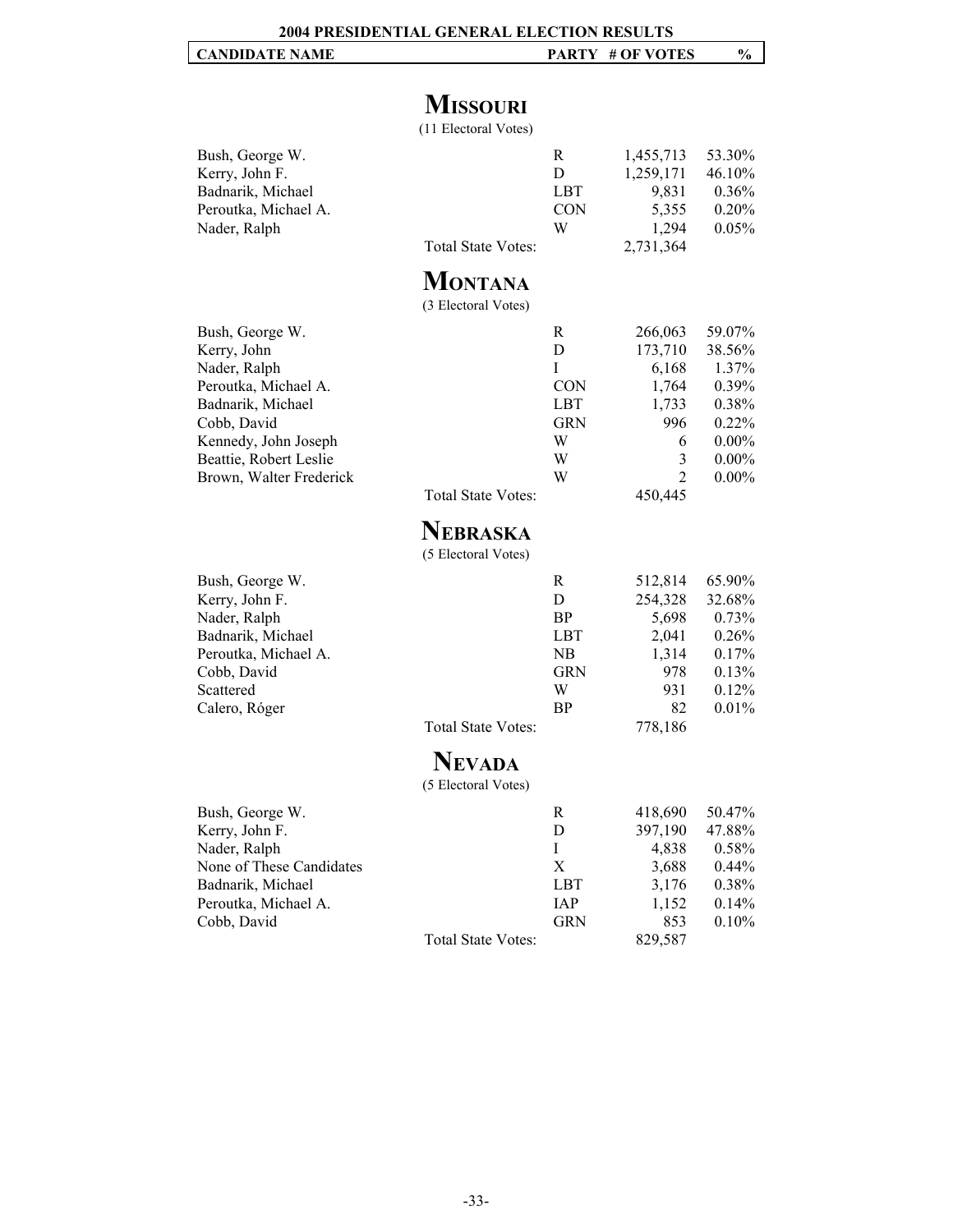# **NEW HAMPSHIRE**

(4 Electoral Votes)

| Kerry, John F.       | D                  | 340,511 | 50.24%   |
|----------------------|--------------------|---------|----------|
| Bush, George W.      | R                  | 331,237 | 48.87%   |
| Nader, Ralph         | L                  | 4,479   | $0.66\%$ |
| Scattered            | W                  | 538     | $0.08\%$ |
| Badnarik, Michael    | W                  | 372     | $0.05\%$ |
| McCain, John         | W                  | 357     | $0.05\%$ |
| Peroutka, Michael A. | W                  | 161     | $0.02\%$ |
| Dean, Howard         | W                  | 42      | $0.01\%$ |
| Clark, Wesley        | W                  | 14      | $0.00\%$ |
| Powell, Wesley       | W                  | 14      | $0.00\%$ |
| Kucinich, Dennis     | W                  | 8       | $0.00\%$ |
| Edwards, John        | W                  | 5       | $0.00\%$ |
|                      | Total State Votes: | 677,738 |          |

# **NEW JERSEY**

(15 Electoral Votes)

| Kerry, John F.       |                    | D          | 1,911,430 | 52.92%   |
|----------------------|--------------------|------------|-----------|----------|
| Bush, George W.      |                    | R          | 1,670,003 | 46.24%   |
| Nader, Ralph         |                    | Ι          | 19,418    | $0.54\%$ |
| Badnarik, Michael    |                    | LBT        | 4.514     | $0.12\%$ |
| Peroutka, Michael A. |                    | <b>CON</b> | 2,750     | $0.08\%$ |
| Cobb, David          |                    | <b>GRN</b> | 1,807     | $0.05\%$ |
| Brown, Walter        |                    | SOC        | 664       | $0.02\%$ |
| Van Auken, Bill      |                    | <b>SEP</b> | 575       | $0.02\%$ |
| Calero, Róger        |                    | <b>SWP</b> | 530       | $0.01\%$ |
|                      | Total State Votes: |            | 3,611,691 |          |

# **NEW MEXICO**

(5 Electoral Votes)

| Bush, George W.   |                    | R          | 376,930 | 49.84%   |
|-------------------|--------------------|------------|---------|----------|
| Kerry, John F.    |                    | D          | 370,942 | 49.05%   |
| Nader, Ralph      |                    |            | 4.053   | $0.54\%$ |
| Badnarik, Michael |                    | LBT        | 2,382   | $0.31\%$ |
| Cobb, David       |                    | <b>GRN</b> | 1.226   | 0.16%    |
| Peroutka, Michael |                    | <b>CON</b> | 771     | $0.10\%$ |
|                   | Total State Votes: |            | 756,304 |          |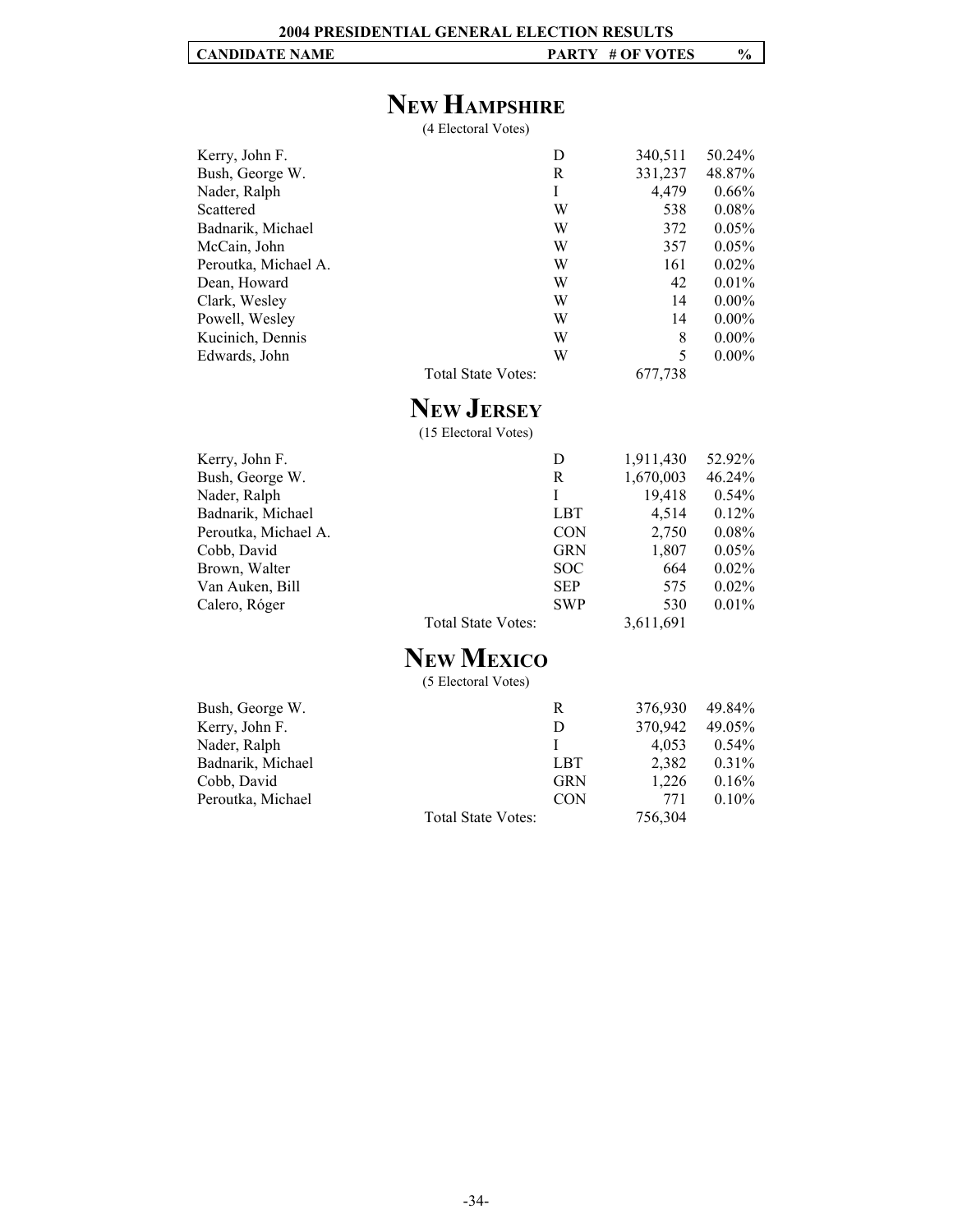# **NEW YORK**

(31 Electoral Votes)

| Kerry, John F.       | <b>Combined Parties:</b>  | 4,314,280      | 58.37%   |
|----------------------|---------------------------|----------------|----------|
| Kerry, John F.       | Ð                         | [4,180,755]    |          |
| Kerry, John F.       | WF                        | [133, 525]     |          |
| Bush, George W.      | <b>Combined Parties:</b>  | 2,962,567      | 40.08%   |
| Bush, George W.      | R                         | [2,806,993]    |          |
| Bush, George W.      | $\mathcal{C}$             | [155, 574]     |          |
| Nader, Ralph         | <b>Combined Parties:</b>  | 99,873         | 1.35%    |
| Nader, Ralph         | <b>IDP</b>                | [84, 247]      |          |
| Nader, Ralph         | <b>PJP</b>                | [15, 626]      |          |
| Badnarik, Michael    | <b>LBT</b>                | 11,607         | 0.16%    |
| Calero, Róger        | <b>SWP</b>                | 2,405          | $0.03\%$ |
| Peroutka, Michael A. | W                         | 207            | $0.00\%$ |
| Cobb, David          | W                         | 87             | $0.00\%$ |
| Halpin, Michael      | W                         | 4              | $0.00\%$ |
| Kennedy, John Joseph | W                         | 4              | $0.00\%$ |
| Van Auken, Bill      | W                         | $\overline{2}$ | $0.00\%$ |
|                      | <b>Total State Votes:</b> | 7,391,036*     |          |

\* 57,230 miscellaneous write-in, blank and void votes were compiled as one total in New York. This figure is not included in "Total State Votes."

# **NORTH CAROLINA**

(15 Electoral Votes)

| Bush, George W.    | R   | 1,961,166 | 56.02%   |
|--------------------|-----|-----------|----------|
| Kerry, John F.     | D   | 1,525,849 | 43.58%   |
| Badnarik, Michael  | LBT | 11,731    | $0.34\%$ |
| Nader, Ralph       | W   | 1.805     | $0.05\%$ |
| Brown, Walt        | W   | 348       | $0.01\%$ |
| Cobb, David        | W   | 108       | $0.00\%$ |
| Total State Votes: |     | 3,501,007 |          |

# **NORTH DAKOTA**

(3 Electoral Votes)

| Bush, George W.      |                    | R          | 196,651 | 62.86%   |
|----------------------|--------------------|------------|---------|----------|
| Kerry, John F.       |                    | DNL        | 111,052 | 35.50%   |
| Nader, Ralph         |                    |            | 3.756   | 1.20%    |
| Badnarik, Michael    |                    | LBT        | 851     | $0.27\%$ |
| Peroutka, Michael A. |                    | <b>CON</b> | 514     | $0.16\%$ |
| Wishnatsky, Martin   |                    | W          | 9       | $0.00\%$ |
|                      | Total State Votes: |            | 312,833 |          |

# **OHIO**

(20 Electoral Votes)

| Bush, George W.           | R                  | 2,859,768 | 50.81%   |
|---------------------------|--------------------|-----------|----------|
| Kerry, John F.            | D                  | 2,741,167 | 48.71%   |
| Badnarik, Michael         | OP                 | 14,676    | 0.26%    |
| Peroutka, Michael Anthony | <b>OP</b>          | 11,939    | 0.21%    |
| Cobb, David Keith         | W                  | 192       | $0.00\%$ |
| Schriner, Joe             | W                  | 114       | $0.00\%$ |
| Harris, James             | W                  | 22        | $0.00\%$ |
| Duncan, Richard A.        | W                  | 17        | $0.00\%$ |
| Zych, Thomas F.           | W                  | 11        | $0.00\%$ |
| Parker, John T.           | W                  | 2         | $0.00\%$ |
|                           | Total State Votes: | 5,627,908 |          |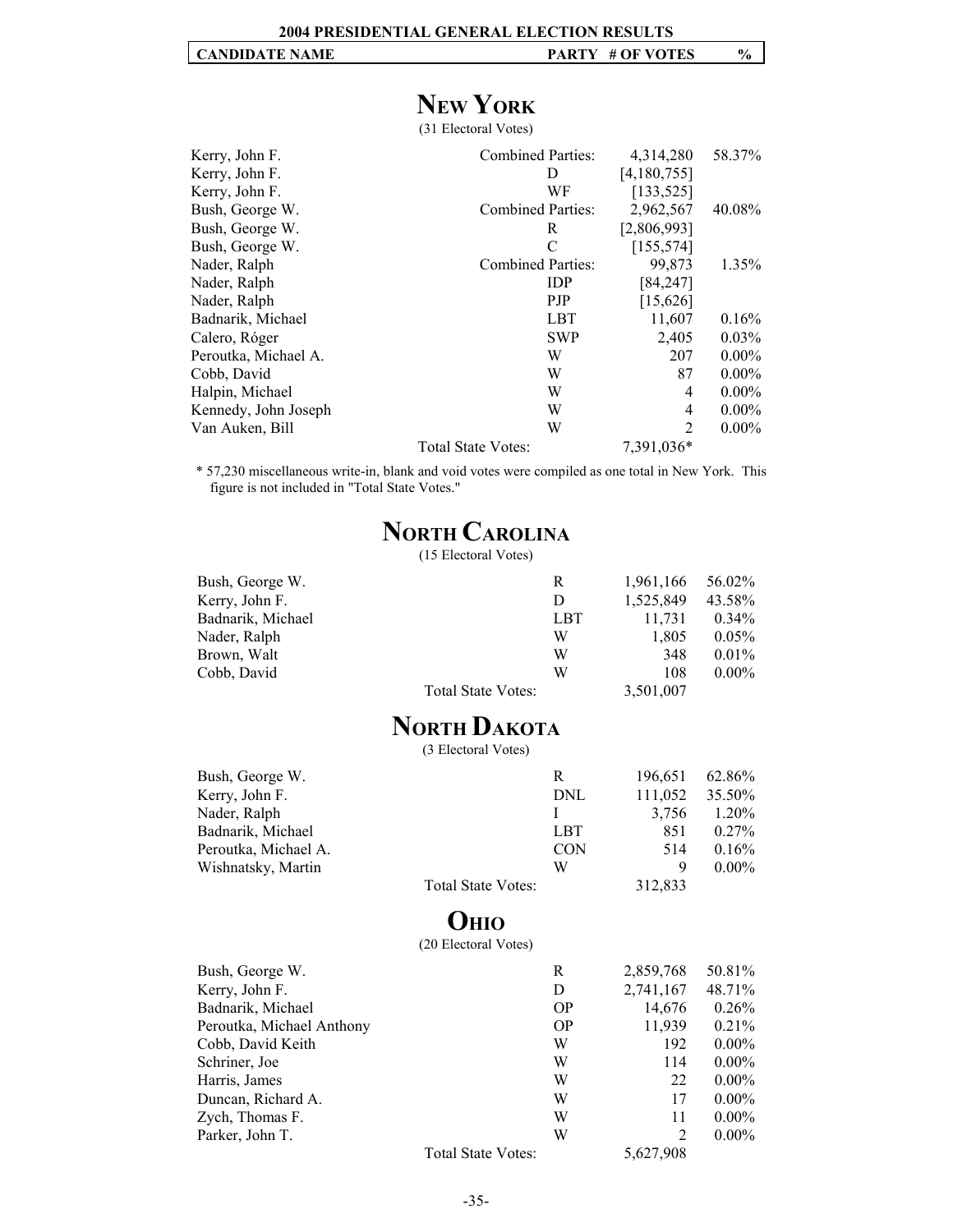| <b>CANDIDATE NAME</b> | # OF VOTES<br><b>PARTY</b> | $\mathcal{V}_{\mathbf{0}}$ |
|-----------------------|----------------------------|----------------------------|
|                       |                            |                            |

# **OKLAHOMA**

(7 Electoral Votes)

| Bush, George W. |                    | 959,792 65.57% |  |
|-----------------|--------------------|----------------|--|
| Kerry, John F.  |                    | 503,966 34.43% |  |
|                 | Total State Votes: | 1,463,758      |  |

# **OREGON**

(7 Electoral Votes)

| Kerry, John F.            |                    | D          | 943,163   | 51.35%   |
|---------------------------|--------------------|------------|-----------|----------|
| Bush, George W.           |                    | R          | 866,831   | 47.19%   |
| Scattered                 |                    | W          | 8.956     | $0.49\%$ |
| Badnarik, Michael         |                    | LBT        | 7.260     | $0.40\%$ |
| Cobb, David               |                    | PG.        | 5.315     | $0.29\%$ |
| Peroutka, Michael Anthony |                    | <b>CON</b> | 5.257     | $0.29\%$ |
|                           | Total State Votes: |            | 1,836,782 |          |

# **PENNSYLVANIA**

(21 Electoral Votes)

| Kerry, John F.            |                    | D          | 2,938,095 | 50.92%   |
|---------------------------|--------------------|------------|-----------|----------|
| Bush, George W.           |                    | R          | 2,793,847 | 48.42%   |
| Badnarik, Michael         |                    | LBT        | 21,185    | $0.37\%$ |
| Cobb, David K.            |                    | <b>GRN</b> | 6,319     | $0.11\%$ |
| Peroutka, Michael Anthony |                    | <b>CON</b> | 6,318     | 0.11%    |
| Nader, Ralph              |                    | W          | 2.656     | 0.05%    |
| Scattered                 |                    | W          | 1,170     | $0.02\%$ |
|                           | Total State Votes: |            | 5,769,590 |          |

# **RHODE ISLAND**

(4 Electoral Votes)

| Kerry, John F.       |                    | D          | 259,760 | 59.42%   |
|----------------------|--------------------|------------|---------|----------|
| Bush, George W.      |                    | R          | 169,046 | 38.67%   |
| Nader, Ralph         |                    | REF        | 4,651   | 1.06%    |
| Cobb, David          |                    | GRN        | 1,333   | 0.30%    |
| Badnarik, Michael    |                    | <b>LBT</b> | 907     | 0.21%    |
| Scattered            |                    | W          | 413     | 0.09%    |
| Peroutka, Michael A. |                    | <b>CON</b> | 339     | 0.08%    |
| McCain, John         |                    | W          | 284     | 0.06%    |
| Parker, John         |                    | WW         | 253     | 0.06%    |
| Powell, Colin        |                    | W          | 35      | 0.01%    |
| Chafee, Lincoln      |                    | W          | 12      | $0.00\%$ |
| Dean, Howard         |                    | W          | 12      | $0.00\%$ |
| Buchanan, Patrick    |                    | W          | 10      | $0.00\%$ |
| Nader, Ralph         |                    | W          | 10      | $0.00\%$ |
| Bush, George, Sr.    |                    | W          | 9       | $0.00\%$ |
| Guilliani, Rudy      |                    | W          | 9       | $0.00\%$ |
| Clinton, Hillary     |                    | W          | 8       | $0.00\%$ |
| Kucinich, Dennis     |                    | W          | 8       | $0.00\%$ |
| Clinton, Bill        |                    | W          | 7       | $0.00\%$ |
| Lieberman, Joseph    |                    | W          | 6       | $0.00\%$ |
| Mouse, Mickey        |                    | W          | 6       | $0.00\%$ |
| Shilling, Curt       |                    | W          | 6       | $0.00\%$ |
| Kerry, John F.       |                    | W          | 5       | $0.00\%$ |
| None of the Above    |                    | W          | 5       | $0.00\%$ |
|                      | Total State Votes: |            | 437,134 |          |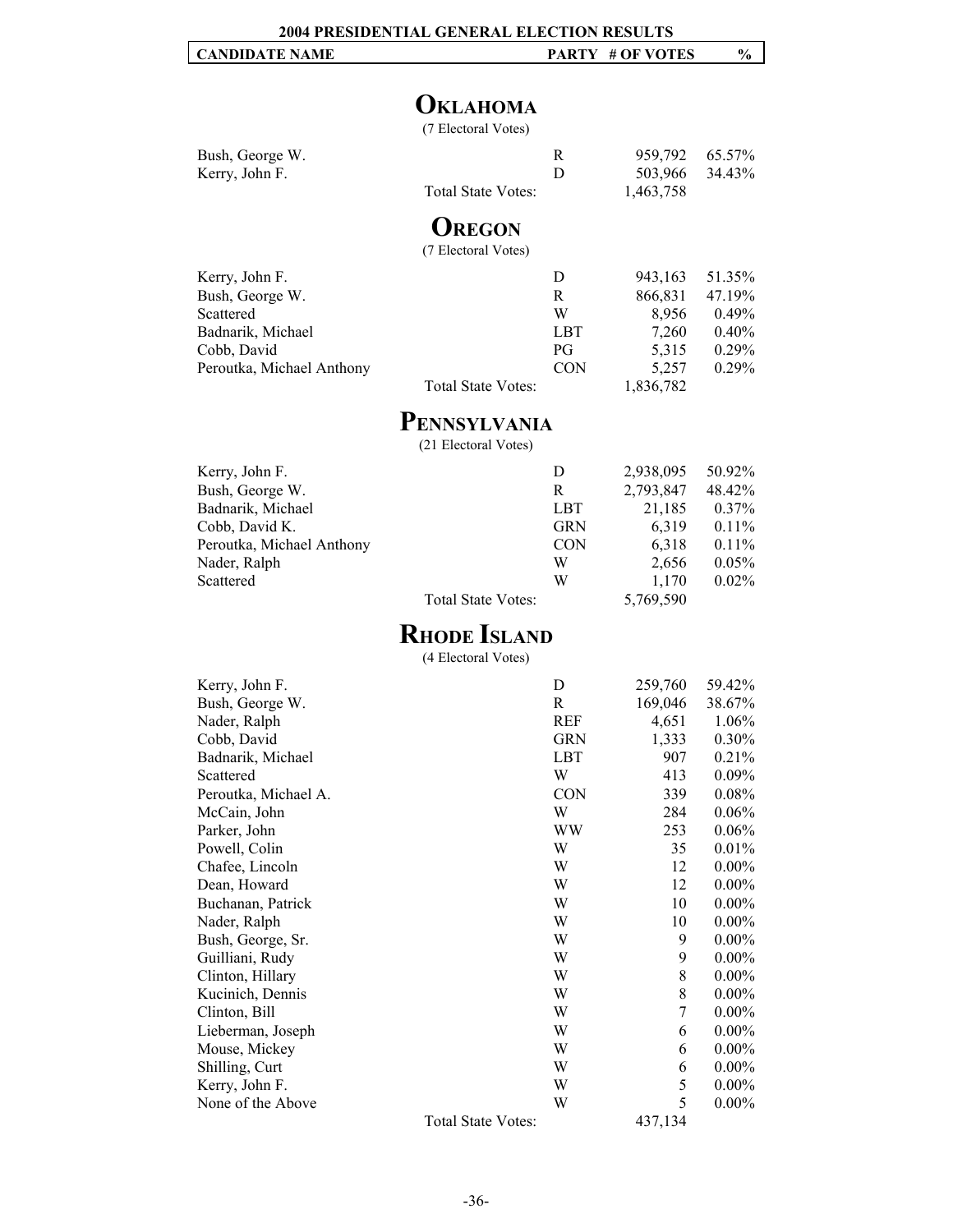# **SOUTH CAROLINA**

(8 Electoral Votes)

| Bush, George W.         |                    | R          | 937.974   | 57.98%   |
|-------------------------|--------------------|------------|-----------|----------|
| Kerry, John F.          |                    | D          | 661,699   | 40.90%   |
| Nader, Ralph            |                    | <b>IDP</b> | 5,520     | $0.34\%$ |
| Peroutka, Michael       |                    | <b>CON</b> | 5,317     | $0.33\%$ |
| Badnarik, Michael       |                    | LBT        | 3,608     | $0.22\%$ |
| Brown, Walter F. "Walt" |                    | UC.        | 2,124     | $0.13\%$ |
| Cobb, David             |                    | <b>GRN</b> | 1,488     | $0.09\%$ |
|                         | Total State Votes: |            | 1,617,730 |          |

# **SOUTH DAKOTA**

(3 Electoral Votes)

| Bush, George W.      |                    | R          | 232.584 | 59.91%   |
|----------------------|--------------------|------------|---------|----------|
| Kerry, John F.       |                    | Ð          | 149.244 | 38.44%   |
| Nader, Ralph         |                    |            | 4.320   | $1.11\%$ |
| Peroutka, Michael A. |                    | <b>CON</b> | 1.103   | 0.28%    |
| Badnarik, Michael    |                    | LBT        | 964     | 0.25%    |
|                      | Total State Votes: |            | 388,215 |          |

## **TENNESSEE**

(11 Electoral Votes)

| Bush, George W.           |                    | R | 1,384,375 | 56.80%   |
|---------------------------|--------------------|---|-----------|----------|
| Kerry, John F.            |                    | D | 1,036,477 | 42.53%   |
| Nader, Ralph              |                    |   | 8.992     | $0.37\%$ |
| Badnarik, Michael         |                    |   | 4,866     | 0.20%    |
| Peroutka, Michael Anthony |                    |   | 2.570     | $0.11\%$ |
| Cobb, David               |                    | W | 33        | $0.00\%$ |
| Brown, Walt               |                    | W | 6         | $0.00\%$ |
|                           | Total State Votes: |   | 2,437,319 |          |
|                           |                    |   |           |          |

# **TEXAS**

(35 Electoral Votes)

| Bush, George W.           |                           | R          | 4,526,917 | 61.09%   |
|---------------------------|---------------------------|------------|-----------|----------|
| Kerry, John F.            |                           | D          | 2,832,704 | 38.22%   |
| Badnarik, Michael         |                           | <b>LBT</b> | 38,787    | $0.52\%$ |
| Nader, Ralph              |                           | W          | 9,159     | $0.12\%$ |
| Peroutka, Michael Anthony |                           | W          | 1,636     | $0.02\%$ |
| Cobb, David Keith         |                           | W          | 1,014     | $0.01\%$ |
| Falk, Andrew J.           |                           | W          | 219       | $0.00\%$ |
| Kennedy, John Joseph      |                           | W          | 126       | $0.00\%$ |
| Brown, Walt               |                           | W          | 111       | $0.00\%$ |
| Allen, Deborah Elaine     |                           | W          | 92        | $0.00\%$ |
|                           | <b>Total State Votes:</b> |            | 7,410,765 |          |
|                           |                           |            |           |          |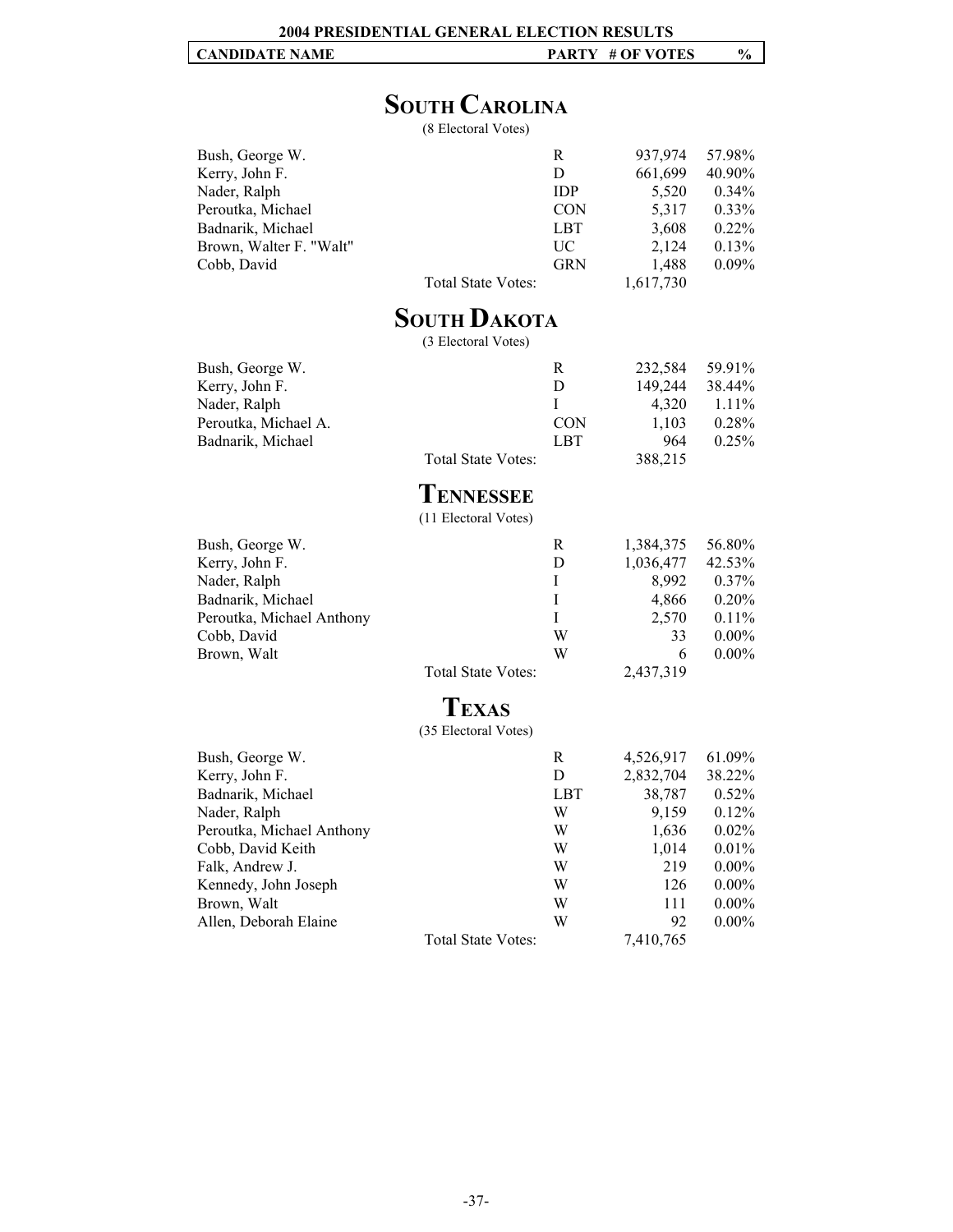# **UTAH**

(5 Electoral Votes)

| Bush, George W.<br>Kerry, John F.<br>Nader, Ralph<br>Peroutka, Michael Anthony<br>Badnarik, Michael<br>Jay, Charles<br>Harris, James<br>Cobb, David<br>Topham, Lawrence Rey<br>Kennedy, John Joseph<br>Schriner, Joe | <b>Total State Votes:</b><br><b>VERMONT</b> | R<br>D<br>UN<br><b>CON</b><br><b>LBT</b><br><b>PCH</b><br><b>SWP</b><br>W<br>W<br>W<br>W | 663,742<br>241,199<br>11,305<br>6,841<br>3,375<br>946<br>393<br>39<br>2<br>1<br>1<br>927,844     | 71.54%<br>26.00%<br>1.22%<br>0.74%<br>0.36%<br>0.10%<br>0.04%<br>$0.00\%$<br>$0.00\%$<br>$0.00\%$<br>$0.00\%$ |
|----------------------------------------------------------------------------------------------------------------------------------------------------------------------------------------------------------------------|---------------------------------------------|------------------------------------------------------------------------------------------|--------------------------------------------------------------------------------------------------|---------------------------------------------------------------------------------------------------------------|
|                                                                                                                                                                                                                      | (3 Electoral Votes)                         |                                                                                          |                                                                                                  |                                                                                                               |
| Kerry, John F.<br>Bush, George W.<br>Nader, Ralph<br>Badnarik, Michael<br>Scattered<br>Parker, John Thompson<br>Calero, Róger                                                                                        | <b>Total State Votes:</b>                   | D<br>R<br>I<br><b>LBT</b><br>W<br>LU<br>SWP                                              | 184,067<br>121,180<br>4,494<br>1,102<br>957<br>265<br>244<br>312,309                             | 58.94%<br>38.80%<br>1.44%<br>0.35%<br>0.31%<br>0.08%<br>0.08%                                                 |
|                                                                                                                                                                                                                      | VIRGINIA<br>(13 Electoral Votes)            |                                                                                          |                                                                                                  |                                                                                                               |
| Bush, George W.<br>Kerry, John F.<br>Badnarik, Michael<br>Peroutka, Michael A.<br>Scattered<br>Nader, Ralph<br>Cobb, David<br>Brown, Walter F.<br>Spence, Joseph                                                     | <b>Total State Votes:</b>                   | R<br>D<br><b>LBT</b><br><b>CON</b><br>W<br>W<br>W<br>W<br>W                              | 1,716,959<br>1,454,742<br>11,032<br>10,161<br>2,952<br>2,393<br>104<br>23<br>1<br>3,198,367      | 53.68%<br>45.48%<br>0.34%<br>0.32%<br>0.09%<br>0.07%<br>$0.00\%$<br>$0.00\%$<br>$0.00\%$                      |
|                                                                                                                                                                                                                      | WASHINGTON<br>(11 Electoral Votes)          |                                                                                          |                                                                                                  |                                                                                                               |
| Kerry, John<br>Bush, George<br>Nader, Ralph<br>Badnarik, Michael<br>Peroutka, Michael Anthony<br>Cobb, David<br>Parker, John<br>Harris, James<br>Van Auken, Bill                                                     | Total State Votes:                          | D<br>R<br>Ι<br>LBT<br><b>CON</b><br>GRN<br>WW<br>SWP<br>SEP                              | 1,510,201<br>1,304,894<br>23,283<br>11,955<br>3,922<br>2,974<br>1,077<br>547<br>231<br>2,859,084 | 52.82%<br>45.64%<br>0.81%<br>0.42%<br>0.14%<br>0.10%<br>0.04%<br>0.02%<br>0.01%                               |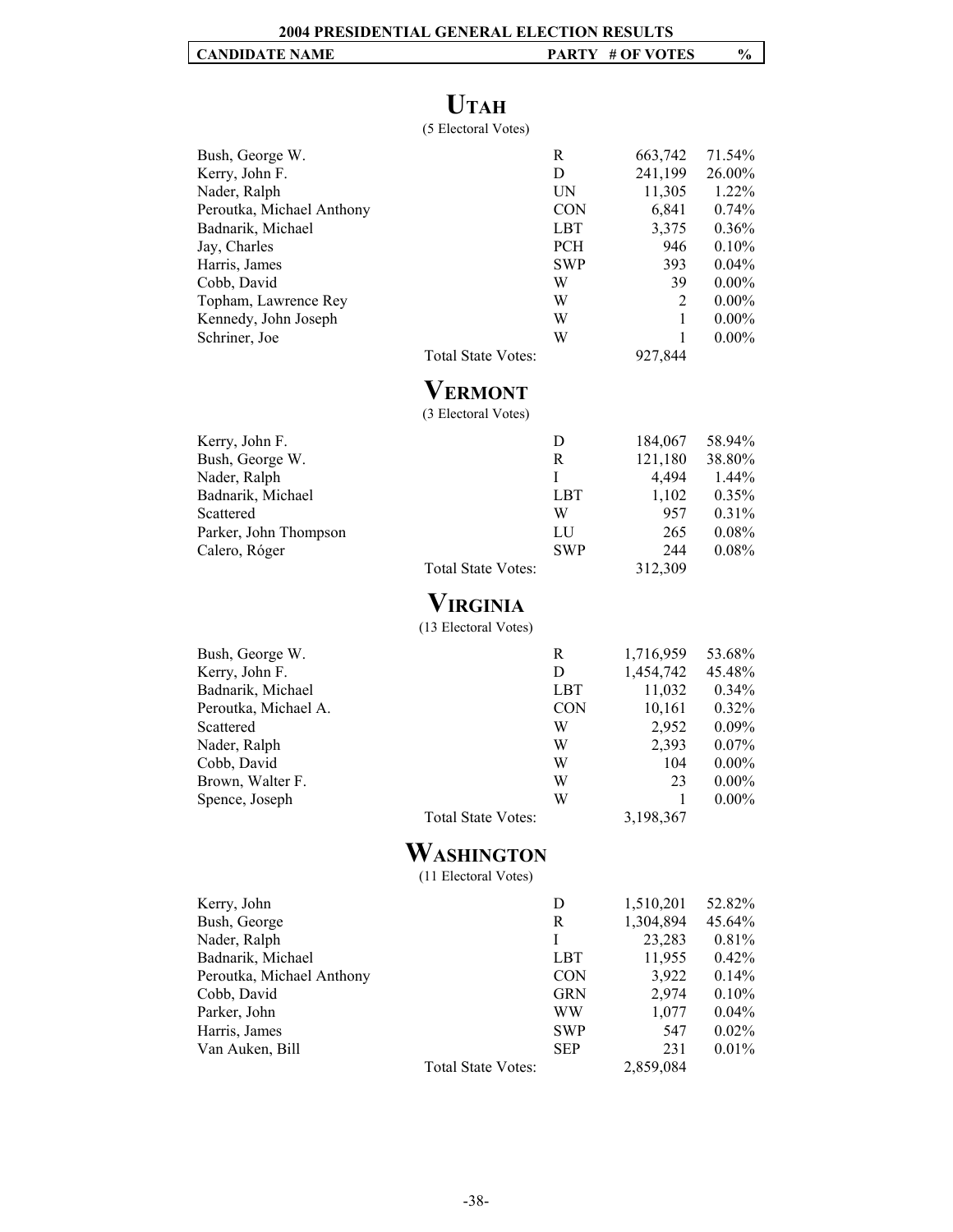# **WEST VIRGINIA**

(5 Electoral Votes)

| Bush, George W.      |                           | R          | 423,778   | 56.06%   |
|----------------------|---------------------------|------------|-----------|----------|
| Kerry, John F.       |                           | D          | 326,541   | 43.20%   |
| Nader, Ralph         |                           | I          | 4,063     | 0.54%    |
| Badnarik, Michael    |                           | LBT        | 1,405     | 0.19%    |
| Peroutka, Michael    |                           | W          | 82        | 0.01%    |
| Kennedy, John        |                           | W          | 13        | $0.00\%$ |
| Cobb, David          |                           | W          | 5         | $0.00\%$ |
|                      | <b>Total State Votes:</b> |            | 755,887   |          |
|                      | WISCONSIN                 |            |           |          |
|                      | (10 Electoral Votes)      |            |           |          |
| Kerry, John F.       |                           | D          | 1,489,504 | 49.70%   |
| Bush, George W.      |                           | R          | 1,478,120 | 49.32%   |
| Nader, Ralph         |                           | <b>TBL</b> | 16,390    | 0.55%    |
| Badnarik, Michael    |                           | <b>LBT</b> | 6,464     | 0.22%    |
| Scattered            |                           | W          | 2,986     | 0.10%    |
| Cobb, David          |                           | WG         | 2,661     | $0.09\%$ |
| Brown, Walter F.     |                           | <b>SPW</b> | 471       | 0.02%    |
| Harris, James        |                           | <b>SWP</b> | 411       | 0.01%    |
|                      | <b>Total State Votes:</b> |            | 2,997,007 |          |
|                      | WYOMING                   |            |           |          |
|                      | (3 Electoral Votes)       |            |           |          |
| Bush, George W.      |                           | R          | 167,629   | 68.86%   |
| Kerry, John F.       |                           | D          | 70,776    | 29.07%   |
| Nader, Ralph         |                           | T          | 2,741     | 1.13%    |
| Badnarik, Michael    |                           | <b>LBT</b> | 1,171     | 0.48%    |
| Peroutka, Michael A. |                           | I          | 631       | 0.26%    |
| Scattered            |                           | W          | 480       | 0.20%    |
|                      | <b>Total State Votes:</b> |            | 243,428   |          |
|                      |                           |            |           |          |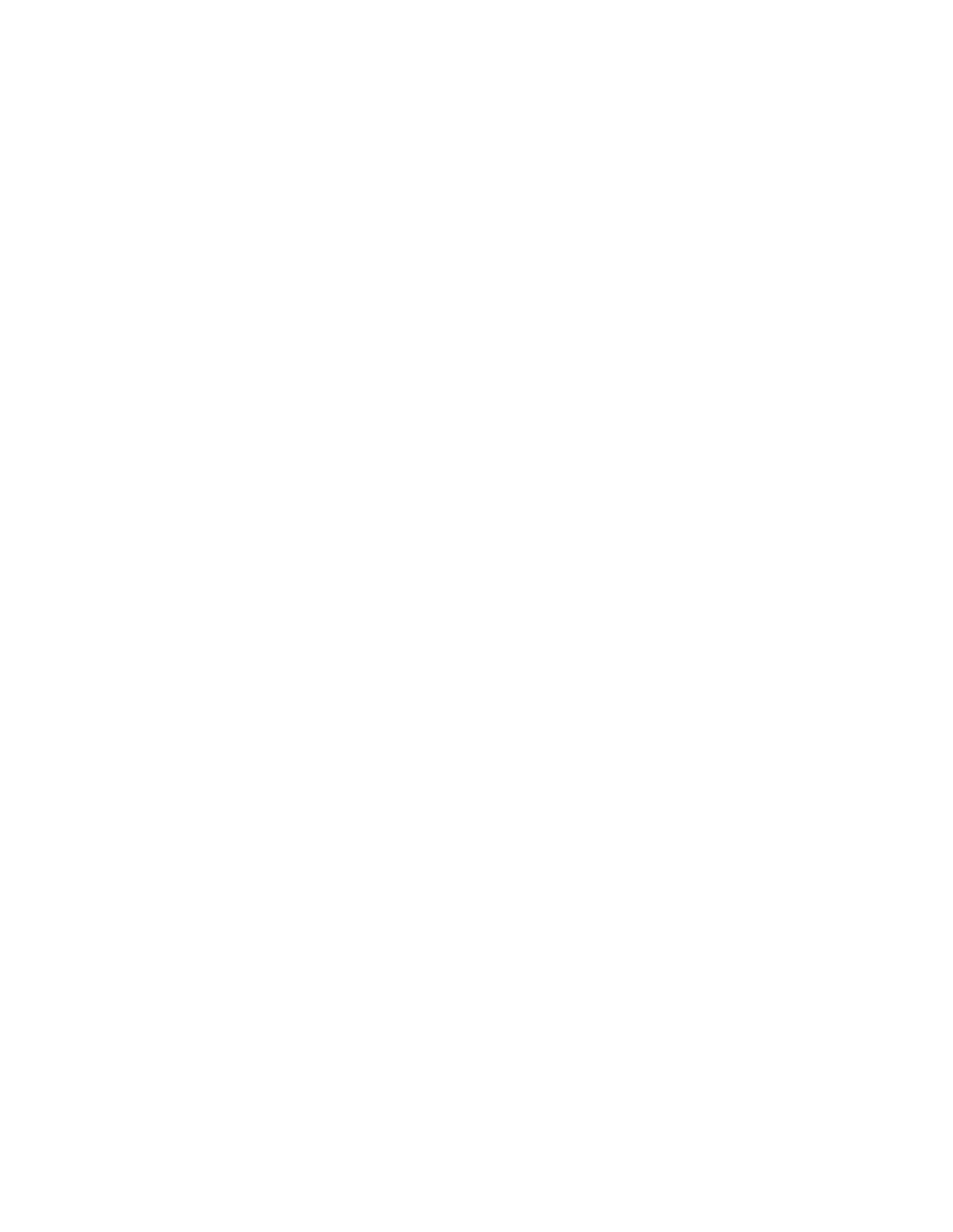# OFFICIAL PRIMARY ELECTION **RESULTS** FOR UNITED STATES PRESIDENT

| <b>Summary of 2004 Presidential Primary Votes Cast by Party</b> |              |
|-----------------------------------------------------------------|--------------|
| Democratic Party (D)                                            | 15,975,066   |
| Republican Party (R)                                            | 7,940,331    |
| Unaffilliated (UN)                                              | 210,754      |
| Green (GRN)                                                     | 46,651       |
| Libertarian (LBT)                                               | 26,701       |
| American Independent (AIP)                                      | 23,188       |
| Peace and Freedom (PFP)                                         | 4,752        |
| <b>Total Primary Votes Cast:</b>                                | 24, 227, 443 |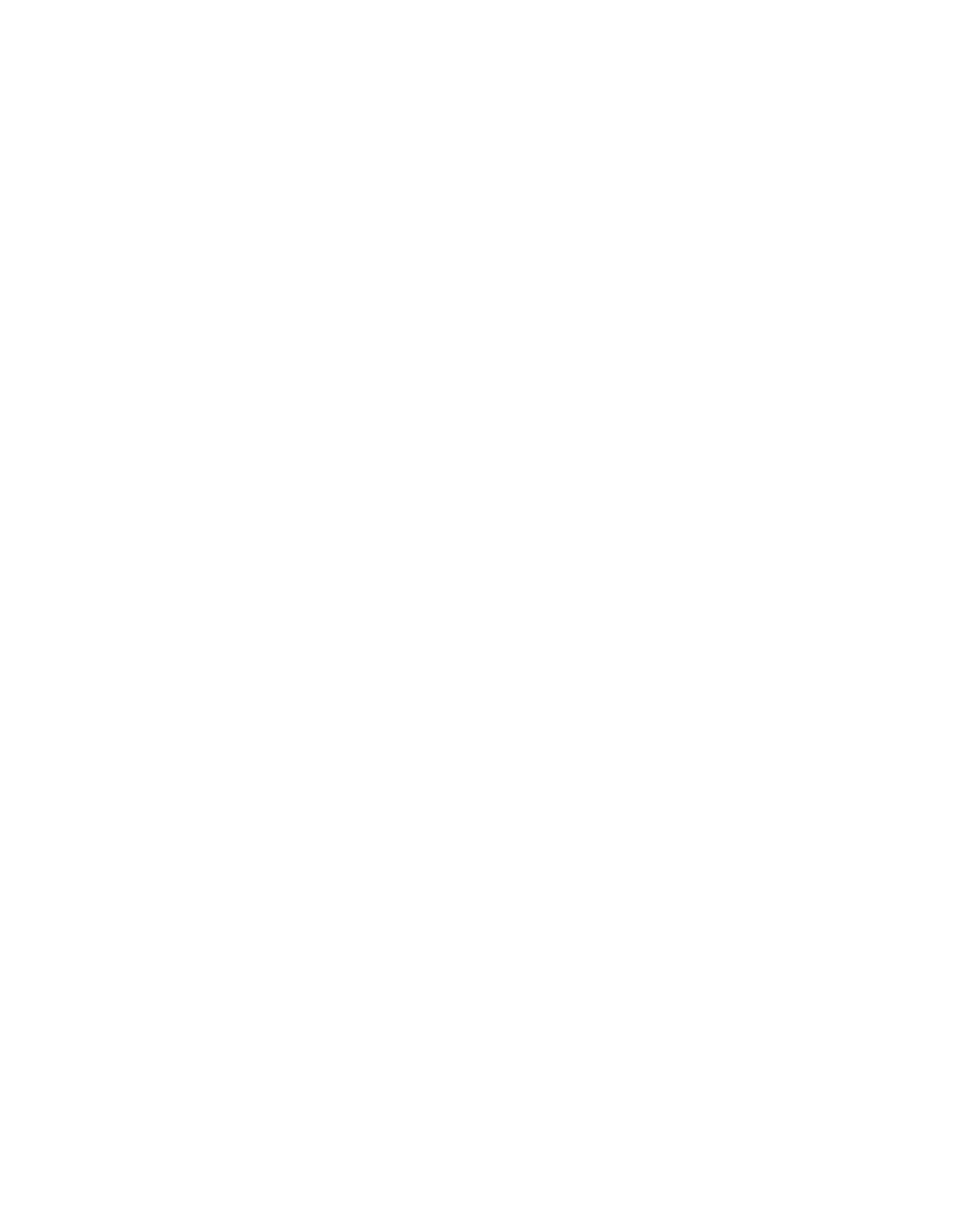# **ALABAMA**

#### **Primary Election: June 1, 2004**

| Kerry, John F.           | D                           | 164,021 | 75.04%   |
|--------------------------|-----------------------------|---------|----------|
| Uncommitted              | D                           | 38,223  | 17.49%   |
| Kucinich, Dennis J.      | D                           | 9,076   | 4.15%    |
| LaRouche, Lyndon H., Jr. | D                           | 7.254   | $3.32\%$ |
|                          | <b>Total Party Votes: D</b> | 218,574 |          |
| Bush, George W.          | R                           | 187,038 | 92.83%   |
| Uncommitted              | R                           | 14,449  | 7.17%    |
|                          | Total Party Votes: R        | 201,487 |          |
|                          | <b>Total State Votes:</b>   | 420,061 |          |

#### **ARIZONA Preference Election: February 3, 2004**

| Kerry, John F.       | D                           | 101,809 | 42.61%   |
|----------------------|-----------------------------|---------|----------|
| Clark, Wesley K.     | D                           | 63,256  | 26.47%   |
| Dean, Howard         | D                           | 33,555  | 14.04%   |
| Edwards, John        | D                           | 16,596  | 6.95%    |
| Lieberman, Joe       | D                           | 15,906  | 6.66%    |
| Kucinich, Dennis J.  | D                           | 3,896   | 1.63%    |
| Sharpton, Al         | D                           | 1,177   | 0.49%    |
| Gephardt, Dick       | D                           | 755     | $0.32\%$ |
| Braun, Carol Moseley | D                           | 325     | 0.14%    |
| LaRouche, Lyndon     | D                           | 295     | 0.12%    |
| Barker, Dianne       | D                           | 257     | 0.11%    |
| Wyatt, Bill          | D                           | 233     | 0.10%    |
| Brand, Keith         | D                           | 225     | $0.09\%$ |
| Penna, Fern          | D                           | 208     | $0.09\%$ |
| Barchilon, William   | D                           | 136     | 0.06%    |
| Muhammad, Huda       | D                           | 119     | 0.05%    |
| Vitullo, Evelyn L.   | D                           | 117     | 0.05%    |
| Caplette, Ray        | D                           | 77      | $0.03\%$ |
|                      | <b>Total Party Votes: D</b> | 238,942 |          |
|                      | <b>Total State Votes:</b>   | 238,942 |          |

# **ARKANSAS**

#### **Primary Election: May 18, 2004**

| Kerry, John F.           | D                           | 177,754 | 66.61% |
|--------------------------|-----------------------------|---------|--------|
| Uncommitted              | D                           | 61,800  | 23.16% |
| Kucinich, Dennis J.      | D                           | 13,766  | 5.16%  |
| LaRouche, Lyndon H., Jr. | D                           | 13,528  | 5.07%  |
|                          | <b>Total Party Votes: D</b> | 266,848 |        |
| Bush, George W.          | R                           | 37,234  | 97.06% |
| Uncommitted              | R                           | 1,129   | 2.94%  |
|                          | <b>Total Party Votes: R</b> | 38,363  |        |
|                          | <b>Total State Votes:</b>   | 305,211 |        |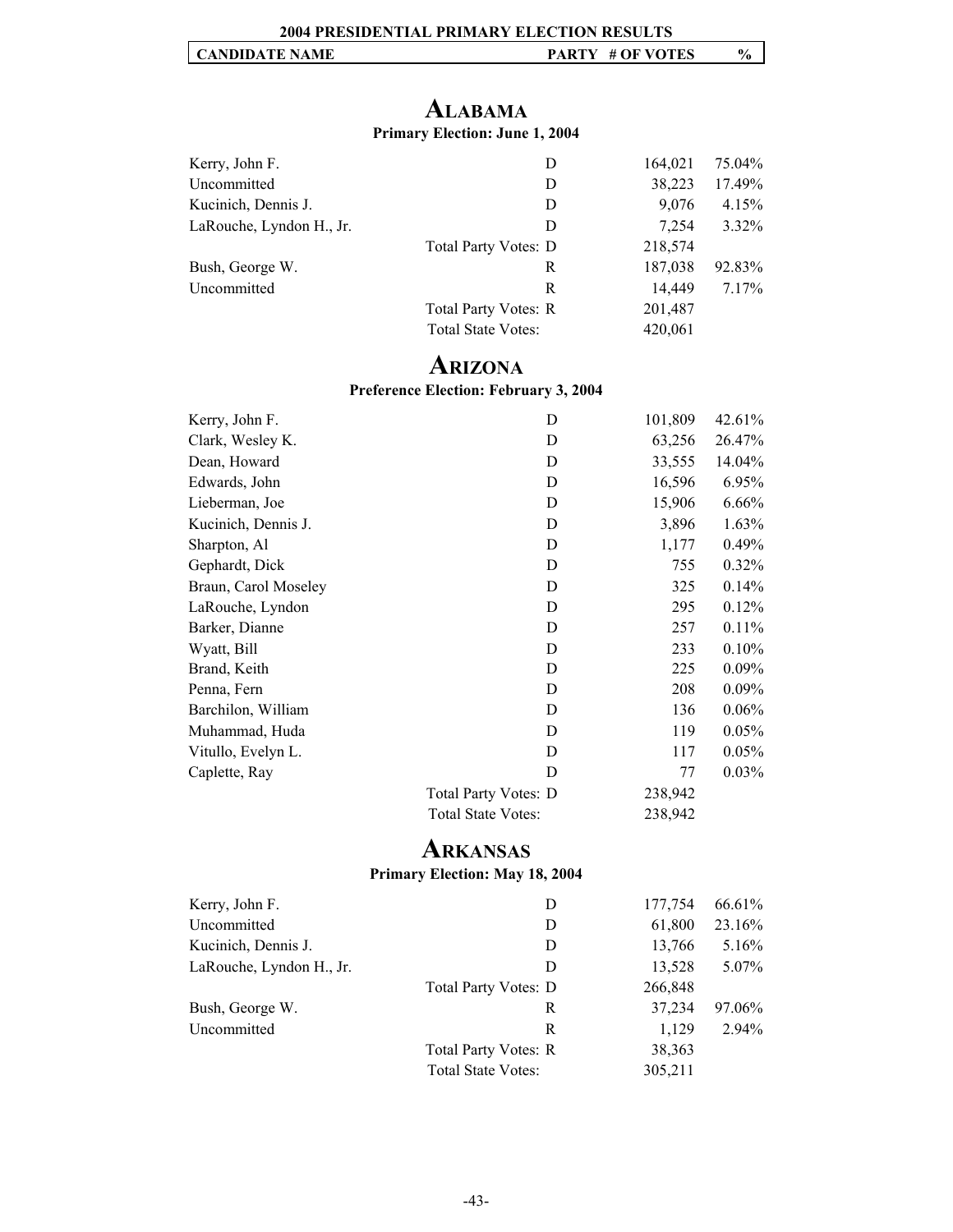# **CALIFORNIA**

## **Primary Election: March 2, 2004**

| Kerry, John F.          | D                             | 1,886,019 | 65.03%   |
|-------------------------|-------------------------------|-----------|----------|
| Edwards, John           | D                             | 568,172   | 19.59%   |
| Kucinich, Dennis J.     | D                             | 125,319   | 4.32%    |
| Dean, Howard            | D                             | 120,176   | 4.14%    |
| Sharpton, Al            | D                             | 55,136    | 1.90%    |
| Lieberman, Joe          | D                             | 49,723    | 1.71%    |
| Clark, Wesley           | D                             | 47,249    | 1.63%    |
| Braun, Carol Moseley    | D                             | 22,964    | 0.79%    |
| Gephardt, Dick          | D                             | 18,220    | 0.63%    |
| LaRouche, Lyndon        | D                             | 7,278     | 0.25%    |
|                         | Total Party Votes: D          | 2,900,256 |          |
| Kerry, John F.          | UN(D)                         | 116,520   | 56.19%   |
| Edwards, John           | UN(D)                         | 46,269    | 22.31%   |
| Kucinich, Dennis J.     | UN(D)                         | 19,635    | 9.47%    |
| Dean, Howard            | UN(D)                         | 10,716    | 5.17%    |
| Sharpton, Al            | UN(D)                         | 4,190     | 2.02%    |
| Clark, Wesley           | UN(D)                         | 3,835     | 1.85%    |
| Lieberman, Joe          | UN(D)                         | 3,057     | 1.47%    |
| Braun, Carol Moseley    | UN(D)                         | 1,537     | 0.74%    |
| Gephardt, Dick          | UN(D)                         | 919       | 0.44%    |
| LaRouche, Lyndon        | UN(D)                         | 675       | 0.33%    |
|                         | Total Party Votes: UN(D)      | 207,353   |          |
| Bush, George W.         | R                             | 2,216,047 | 99.99%   |
| Warrick, Nancy          | W(R)                          | 95        | $0.00\%$ |
| Wyatt, Bill             | W(R)                          | 90        | $0.00\%$ |
| Ashby, Blake            | W(R)                          | 56        | $0.00\%$ |
| Barton, Bradley J.      | W(R)                          | 22        | $0.00\%$ |
| Holtz, Richard Allen    | W(R)                          | 17        | $0.00\%$ |
| Bosa, Richard P.        | W(R)                          | 12        | $0.00\%$ |
| Castellano, Doc         | W(R)                          | 12        | $0.00\%$ |
|                         | Total Party Votes: R          | 2,216,351 |          |
| Peroutka, Michael A.    | AIP                           | 23,188    | 100.00%  |
|                         | <b>Total Party Votes: AIP</b> | 23,188    |          |
| Peroutka, Michael A     | UN(AIP)                       | 3,401     | 100.00%  |
|                         | Total Party Votes: UN(AIP)    | 3,401     |          |
| Camejo, Peter Miguel    | <b>GRN</b>                    | 33,753    | 75.83%   |
| Cobb, David             | <b>GRN</b>                    | 5,086     | 11.43%   |
| Salzman, Lorna          | <b>GRN</b>                    | 4,759     | 10.69%   |
| Mesplay, Kent           | <b>GRN</b>                    | 913       | 2.05%    |
|                         | <b>Total Party Votes: GRN</b> | 44,511    |          |
| Nolan, Gary             | LBT                           | 11,885    | 59.19%   |
| Russo, Aaron            | <b>LBT</b>                    | 4,858     | 24.20%   |
| Badnarik, Michael       | <b>LBT</b>                    | 3,335     | 16.61%   |
|                         | <b>Total Party Votes: LBT</b> | 20,078    |          |
| Peltier, Leonard        | PFP                           | 2,809     | 59.11%   |
| Brown, Walter F. "Walt" | PFP                           | 1,938     | 40.78%   |
| Feuer, Israel           | W(PFP)                        | 5         | 0.11%    |
|                         | <b>Total Party Votes: PFP</b> | 4,752     |          |
|                         | Total State Votes:            | 5,419,890 |          |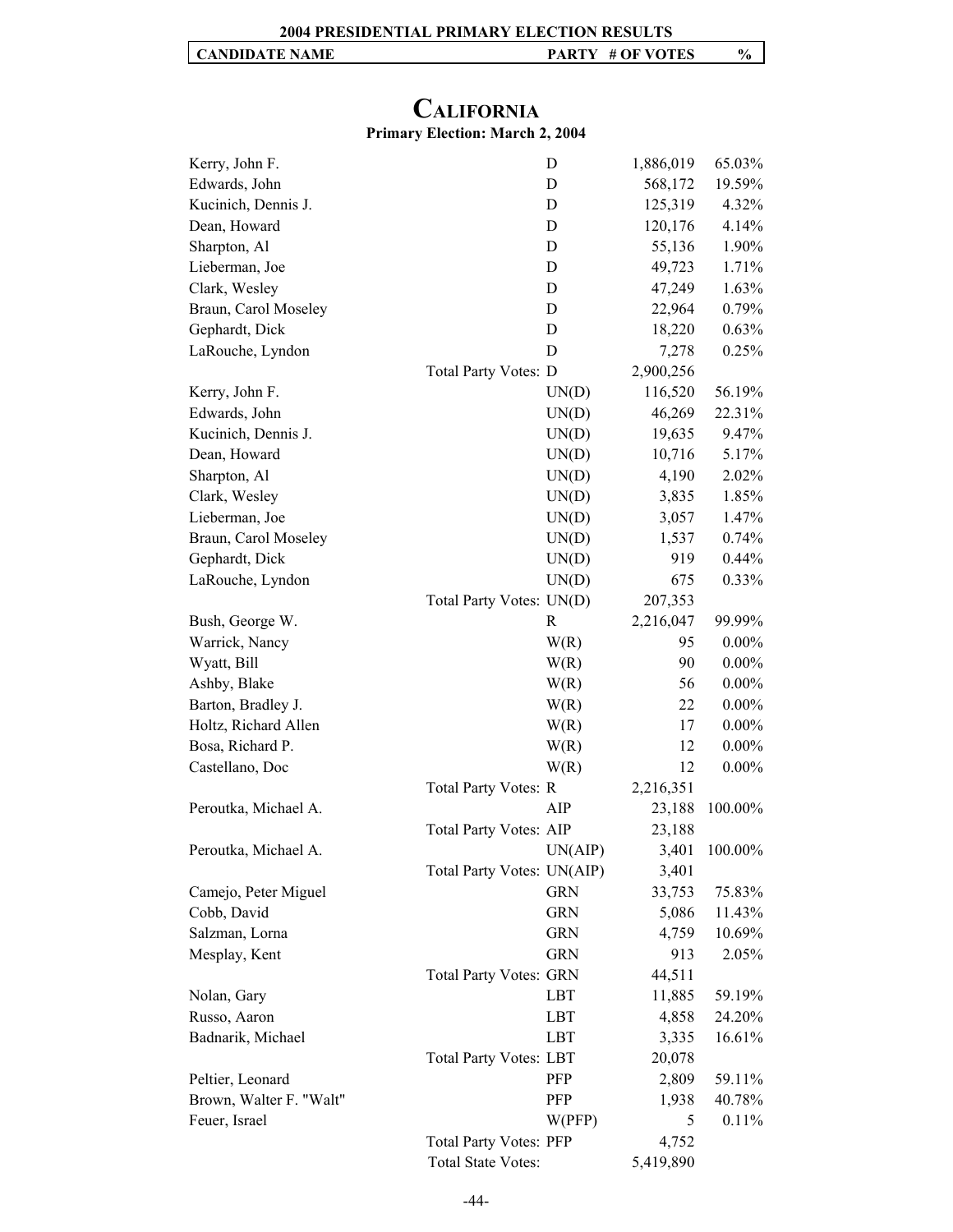# **CONNECTICUT**

#### **Primary Election: March 2, 2004**

| Kerry, John F.           | D                         | 75,860    | 58.34% |
|--------------------------|---------------------------|-----------|--------|
| Edwards, John            | D                         | 30,844    | 23.72% |
| Lieberman, Joe           | D                         | 6,705     | 5.16%  |
| Sharpton, Al             | D                         | 3,312     | 2.55%  |
| Dean, Howard             | D                         | 5,166     | 3.97%  |
| Kucinich, Dennis J.      | D                         | 4,133     | 3.18%  |
| Clark, Wesley            | D                         | 1,546     | 1.19%  |
| LaRouche, Lyndon H., Jr. | D                         | 1,467     | 1.13%  |
| Uncommitted              | D                         | 990       | 0.76%  |
|                          | Total Party Votes: D      | 130,023   |        |
| Bush, George W.          | R                         | Unopposed |        |
|                          | <b>Total State Votes:</b> | 130,023   |        |

# **DELAWARE**

#### **Primary Election: February 3, 2004**

| Kerry, John F.           | D                           | 16,787 | 50.43%   |
|--------------------------|-----------------------------|--------|----------|
| Lieberman, Joseph        | D                           | 3,706  | 11.13%   |
| Edwards, John            | D                           | 3,674  | 11.04%   |
| Dean, Howard             | D                           | 3,462  | 10.40%   |
| Clark, Wesley K.         | D                           | 3,165  | 9.51%    |
| Sharpton, Alfred C.      | D                           | 1,888  | $5.67\%$ |
| Kucinich, Dennis J.      | D                           | 344    | $1.03\%$ |
| Gephardt, Richard        | D                           | 187    | $0.56\%$ |
| LaRouche, Lyndon H., Jr. | D                           | 78     | $0.23\%$ |
|                          | <b>Total Party Votes: D</b> | 33,291 |          |
|                          | <b>Total State Votes:</b>   | 33,291 |          |

# **DISTRICT OF COLUMBIA**

#### **Primary Election: January 13, 2004**

| Dean, Howard             |                               | D          | 18,132 | 42.65%   |
|--------------------------|-------------------------------|------------|--------|----------|
| Sharpton, Al             |                               | D          | 14,639 | 34.43%   |
| Braun, Carol Moseley     |                               | D          | 4,924  | 11.58%   |
| Kucinich, Dennis J.      |                               | D          | 3,481  | 8.19%    |
| LaRouche, Lyndon H., Jr. |                               | D          | 522    | 1.23%    |
| Walker, Florence         |                               | D          | 257    | 0.60%    |
| Jackson, Arthur H., Jr.  |                               | D          | 241    | $0.57\%$ |
| Supreme, Vermin          |                               | D          | 149    | 0.35%    |
| Braun, Harry, III        |                               | D          | 85     | 0.20%    |
| Chebib, Jeanne           |                               | D          | 46     | 0.11%    |
| Wojciechowski, Lucian    |                               | D          | 40     | $0.09\%$ |
|                          | Total Party Votes: D          |            | 42,516 |          |
| Cobb, David              |                               | <b>GRN</b> | 142    | 36.79%   |
| Scattered                |                               | W(GRN)     | 123    | 31.87%   |
| Bilyeu, Sheila           |                               | <b>GRN</b> | 71     | 18.39%   |
| No Candidate             |                               | <b>GRN</b> | 50     | 12.95%   |
|                          | <b>Total Party Votes: GRN</b> |            | 386    |          |
|                          | <b>Total District Votes:</b>  |            | 42,902 |          |
|                          |                               |            |        |          |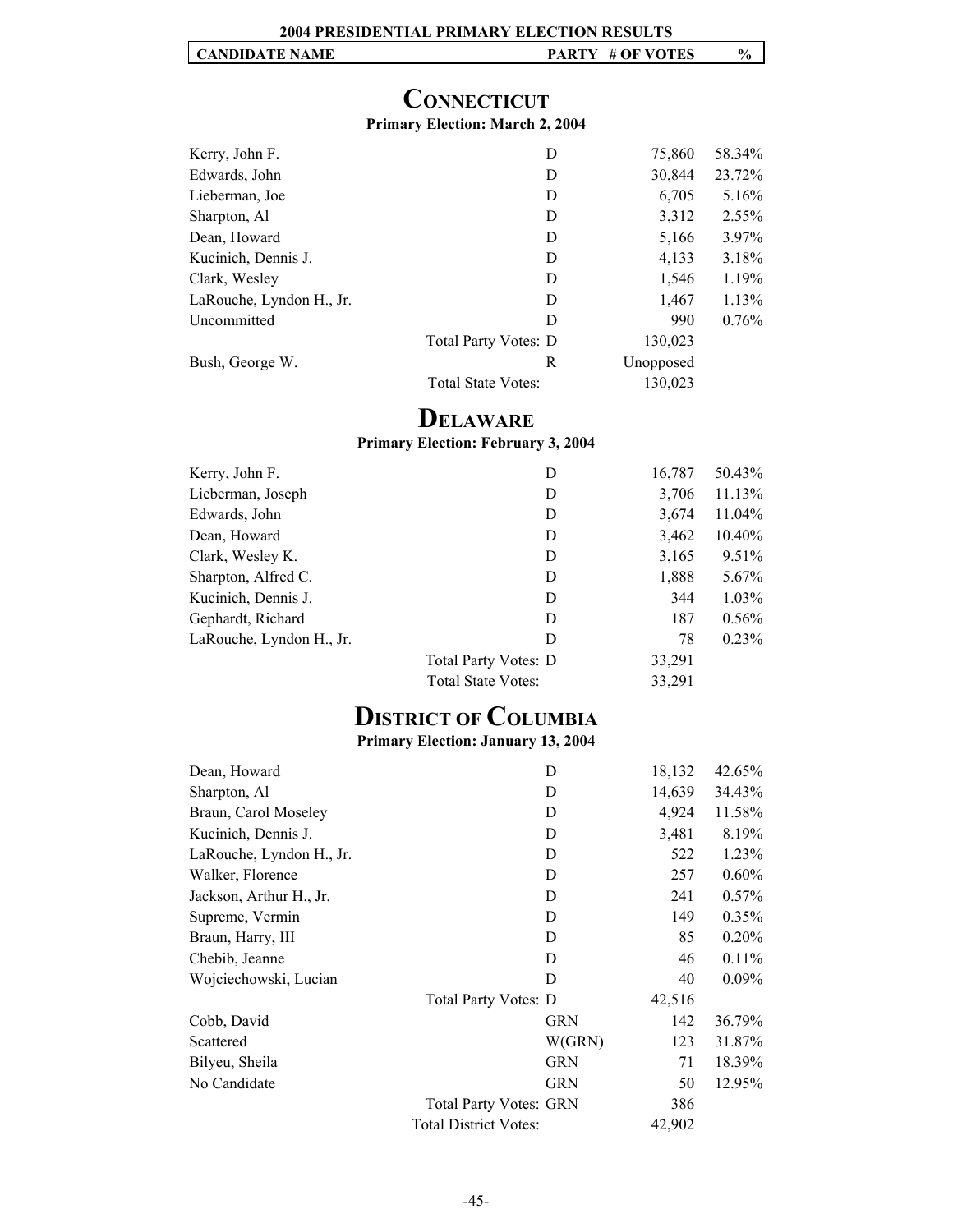# **FLORIDA**

#### **Primary Election: March 9, 2004**

| D                    | 581,672   | 77.17%   |
|----------------------|-----------|----------|
| D                    | 75,703    | 10.04%   |
| D                    | 21,031    | 2.79%    |
| D                    | 20,834    | 2.76%    |
| D                    | 17,198    | 2.28%    |
| D                    | 10,226    | 1.36%    |
| D                    | 14,287    | 1.90%    |
| D                    | 6,789     | $0.90\%$ |
| D                    | 6,022     | $0.80\%$ |
| Total Party Votes: D | 753,762   |          |
| R                    | Unopposed |          |
| Total State Votes:   | 753,762   |          |
|                      |           |          |

#### **GEORGIA Primary Election: March 2, 2004**

| Kerry, John F.       | D                           | 293,265 | 46.79%   |
|----------------------|-----------------------------|---------|----------|
| Edwards, John        | D                           | 259,386 | 41.38%   |
| Sharpton, Al         | D                           | 39,129  | 6.24%    |
| Dean, Howard         | D                           | 11,322  | 1.81%    |
| Kucinich, Dennis J.  | D                           | 7,701   | 1.23%    |
| Lieberman, Joe       | D                           | 5,666   | $0.90\%$ |
| Clark, Wesley K.     | D                           | 4,247   | 0.68%    |
| Braun, Carol Moseley | D                           | 3,747   | $0.60\%$ |
| Gephardt, Dick       | D                           | 2,350   | $0.37\%$ |
|                      | <b>Total Party Votes: D</b> | 626,813 |          |
| Bush, George W.      | R                           | 161,374 | 100.00%  |
|                      | Total Party Votes: R        | 161,374 |          |
|                      | <b>Total State Votes:</b>   | 788,187 |          |

# **IDAHO**

## **Primary Election: May 25, 2004**

| Kerry, John              | D                           | 25,921  | 82.33%   |
|--------------------------|-----------------------------|---------|----------|
| None of the Names Shown  | D                           | 2,479   | 7.87%    |
| Kucinich, Dennis         | D                           | 1,568   | 4.98%    |
| Sharpton, Al             | D                           | 927     | 2.94%    |
| LaRouche, Lyndon H., Jr. | D                           | 590     | 1.87%    |
|                          | <b>Total Party Votes: D</b> | 31,485  |          |
| Bush, George W.          | R                           | 110,800 | 89.49%   |
| None of the Names Shown  | R                           | 12,993  | 10.49%   |
| Warrick, Nancy           | W(R)                        | 15      | $0.01\%$ |
|                          | Total Party Votes: R        | 123,808 |          |
|                          | <b>Total State Votes:</b>   | 155,293 |          |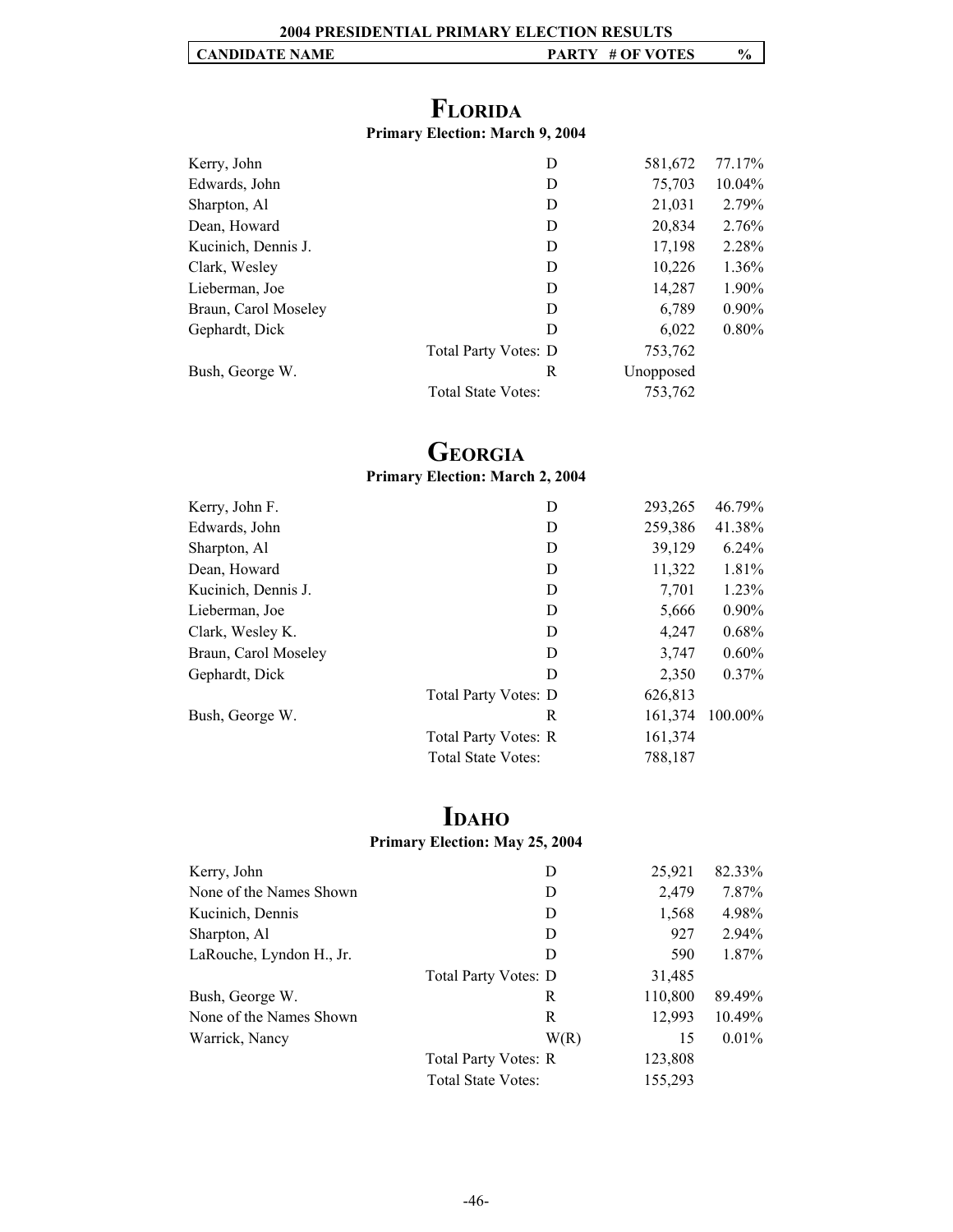# **ILLINOIS**

#### **Primary Election: March 16, 2004**

| Kerry, John F.           | D                           | 873,230   | 71.72%    |
|--------------------------|-----------------------------|-----------|-----------|
| Edwards, John            | D                           | 131,966   | $10.84\%$ |
| Braun, Carol Moseley     | D                           | 53,249    | 4.37%     |
| Dean, Howard             | D                           | 47,343    | 3.89%     |
| Sharpton, Alfred C.      | D                           | 36,123    | 2.97%     |
| Kucinich, Dennis J.      | D                           | 28,083    | 2.31%     |
| Lieberman, Joe           | D                           | 24,354    | $2.00\%$  |
| Clark, Wesley K.         | D                           | 19,304    | 1.59%     |
| LaRouche, Lyndon H., Jr. | D                           | 3,863     | $0.32\%$  |
|                          | <b>Total Party Votes: D</b> | 1,217,515 |           |
| Bush, George W.          | R                           | 583,575   | 100.00%   |
|                          | <b>Total Party Votes: R</b> | 583,575   |           |
|                          | <b>Total State Votes:</b>   | 1,801,090 |           |

# **INDIANA**

#### **Primary Election: May 4, 2004**

| Kerry, John F.           | D                         | 231,047 | 72.84%   |
|--------------------------|---------------------------|---------|----------|
| Edwards, John            | D                         | 35,651  | 11.24%   |
| Dean, Howard             | D                         | 21,482  | $6.77\%$ |
| Clark, Wesley K.         | D                         | 17,437  | 5.50%    |
| Kucinich, Dennis J.      | D                         | 7,003   | 2.21%    |
| LaRouche, Lyndon H., Jr. | D                         | 4,591   | 1.45%    |
|                          | Total Party Votes: D      | 317,211 |          |
| Bush, George W.          | R                         | 469,528 | 100.00%  |
|                          | Total Party Votes: R      | 469,528 |          |
|                          | <b>Total State Votes:</b> | 786,739 |          |

# **KENTUCKY**

#### **Primary Election: May 18, 2004**

| Kerry, John F.           | D                         | 138,175 | 60.10% |
|--------------------------|---------------------------|---------|--------|
| Edwards, John            | D                         | 33,403  | 14.53% |
| "Uncommitted"            | D                         | 21,199  | 9.22%  |
| Lieberman, Joe           | D                         | 11,062  | 4.81%  |
| Dean, Howard             | D                         | 8,222   | 3.58%  |
| Clark, Wesley K.         | D                         | 6,519   | 2.84%  |
| Sharpton, Al             | D                         | 5,022   | 2.18%  |
| Kucinich, Dennis J.      | D                         | 4,508   | 1.96%  |
| LaRouche, Lyndon H., Jr. | D                         | 1,806   | 0.79%  |
|                          | Total Party Votes: D      | 229,916 |        |
| Bush, George W.          | R                         | 108,603 | 92.52% |
| "Uncommitted"            | R                         | 8,776   | 7.48%  |
|                          | Total Party Votes: R      | 117,379 |        |
|                          | <b>Total State Votes:</b> | 347,295 |        |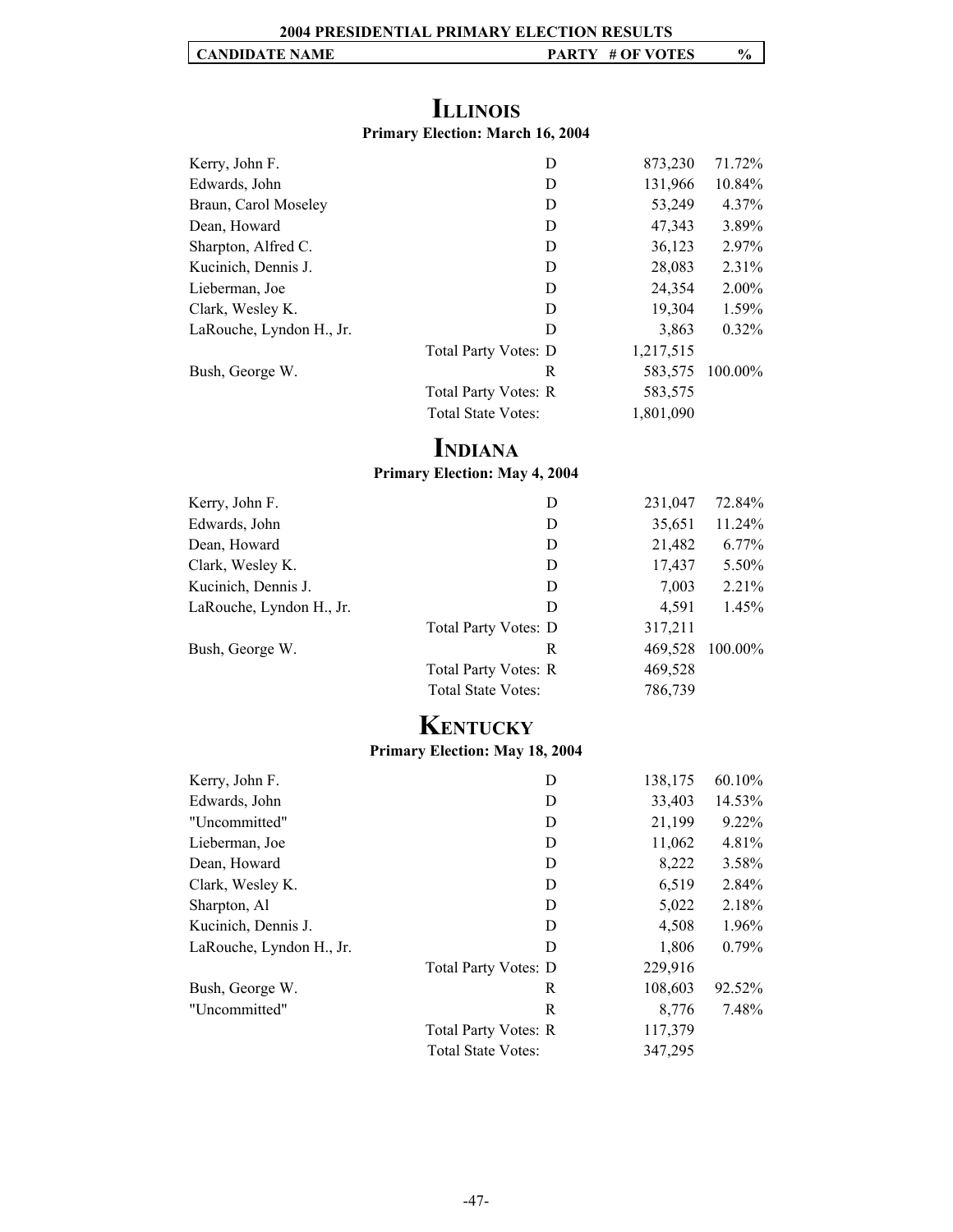### **LOUISIANA Primary Election: March 9, 2004**

| Kerry, John F.           | D                         | 112,639 | 69.68%   |
|--------------------------|---------------------------|---------|----------|
| Edwards, John            | D                         | 26,074  | 16.13%   |
| Dean, Howard             | D                         | 7,948   | 4.92%    |
| Clark, Wesley K.         | D                         | 7,091   | 4.39%    |
| McGaughey, "Bill"        | D                         | 3,161   | 1.96%    |
| Kucinich, Dennis J.      | D                         | 2,411   | 1.49%    |
| LaRouche, Lyndon H., Jr. | D                         | 2,329   | $1.44\%$ |
|                          | Total Party Votes: D      | 161,653 |          |
| Bush, George W.          | R                         | 69,205  | 96.10%   |
| Wyatt, "Bill"            | R                         | 2,805   | $3.90\%$ |
|                          | Total Party Votes: R      | 72,010  |          |
|                          | <b>Total State Votes:</b> | 233,663 |          |

# **MARYLAND**

**Primary Election: March 2, 2004**

| Kerry, John F.           | D                         | 286,955 | 59.60%   |
|--------------------------|---------------------------|---------|----------|
| Edwards, John            | D                         | 123,006 | 25.55%   |
| Sharpton, Alfred, Jr.    | D                         | 21,810  | 4.53%    |
| Dean, Howard             | D                         | 12,461  | 2.59%    |
| Kucinich, Dennis J.      | D                         | 8,693   | 1.81%    |
| Uncommitted              | D                         | 8,527   | 1.77%    |
| Lieberman, Joseph        | D                         | 5,245   | 1.09%    |
| Clark, Wesley K.         | D                         | 4,230   | 0.88%    |
| Glover, Mildred          | D                         | 4,039   | 0.84%    |
| Braun, Carol Moseley     | D                         | 2,809   | 0.58%    |
| Gephardt, Dick           | D                         | 2,146   | 0.45%    |
| LaRouche, Lyndon H., Jr. | D                         | 1,555   | $0.32\%$ |
|                          | Total Party Votes: D      | 481,476 |          |
| Bush, George W.          | R                         | 151,943 | 100.00%  |
|                          | Total Party Votes: R      | 151,943 |          |
|                          | <b>Total State Votes:</b> | 633,419 |          |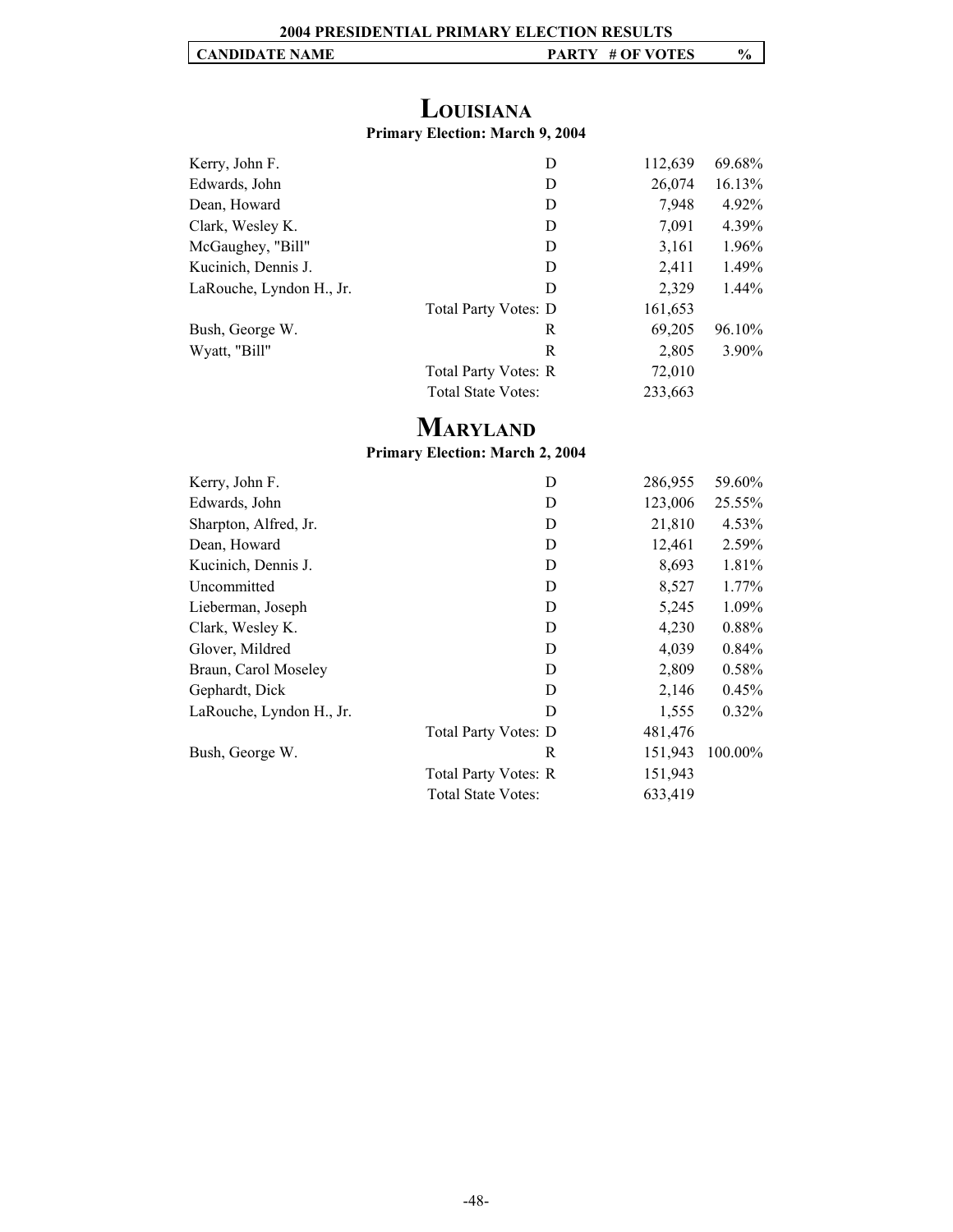# **MASSACHUSETTS**

### **Primary Election: March 2, 2004**

| Kerry, John F.           |                               | D            | 440,964 | 71.68% |
|--------------------------|-------------------------------|--------------|---------|--------|
| Edwards, John            |                               | D            | 108,051 | 17.56% |
| Kucinich, Dennis J.      |                               | D            | 25,198  | 4.10%  |
| Dean, Howard             |                               | D            | 17,076  | 2.78%  |
| Sharpton, Al             |                               | D            | 6,123   | 1.00%  |
| Lieberman, Joseph        |                               | D            | 5,432   | 0.88%  |
| No Preference            |                               | D            | 4,451   | 0.72%  |
| Clark, Wesley K.         |                               | D            | 3,109   | 0.51%  |
| Gephardt, Richard        |                               | D            | 1,455   | 0.24%  |
| Braun, Carol Moseley     |                               | D            | 1,019   | 0.17%  |
| LaRouche, Lyndon H., Jr. |                               | D            | 970     | 0.16%  |
| All Others               |                               | W(D)         | 892     | 0.14%  |
| Nader, Ralph             |                               | W(D)         | 168     | 0.03%  |
| Robinson-Leon, Jeremy    |                               | W(D)         | 155     | 0.03%  |
| Bush, George W.          |                               | W(D)         | 91      | 0.01%  |
| Clinton, Hillary         |                               | W(D)         | 34      | 0.01%  |
|                          | Total Party Votes: D          |              | 615,188 |        |
| Bush, George W.          |                               | R            | 62,773  | 88.85% |
| No Preference            |                               | $\mathbb{R}$ | 6,050   | 8.56%  |
| All Others               |                               | W(R)         | 1,376   | 1.95%  |
| Kerry, John F.           |                               | W(R)         | 267     | 0.38%  |
| McCain, John             |                               | W(R)         | 75      | 0.11%  |
| Nader, Ralph             |                               | W(R)         | 63      | 0.09%  |
| Edwards, John            |                               | W(R)         | 50      | 0.07%  |
|                          | Total Party Votes: R          |              | 70,654  |        |
| No Preference            |                               | <b>GRN</b>   | 236     | 23.67% |
| Salzman, Lorna           |                               | <b>GRN</b>   | 217     | 21.77% |
| Cobb, David              |                               | <b>GRN</b>   | 198     | 19.86% |
| All Others               |                               | W(GRN)       | 112     | 11.23% |
| Glover, Paul             |                               | <b>GRN</b>   | 78      | 7.82%  |
| Mesplay, Kent            |                               | <b>GRN</b>   | 60      | 6.02%  |
| Nader, Ralph             |                               | W(GRN)       | 39      | 3.91%  |
| Kucinich, Dennis J.      |                               | W(GRN)       | 35      | 3.51%  |
| Kerry, John F.           |                               | W(GRN)       | 22      | 2.21%  |
|                          | <b>Total Party Votes: GRN</b> |              | 997     |        |
| Nolan, Gary              |                               | LBT          | 292     | 27.97% |
| No Preference            |                               | LBT          | 230     | 22.03% |
| All Others               |                               | W(LBT)       | 156     | 14.94% |
| Russo, Aaron             |                               | LBT          | 106     | 10.15% |
| Badnarik, Michael        |                               | LBT          | 82      | 7.85%  |
| Diket, Jeffrey           |                               | LBT          | 68      | 6.51%  |
| Kerry, John F.           |                               | W(LBT)       | 58      | 5.56%  |
| Perez, Ruben             |                               | LBT          | 52      | 4.98%  |
|                          | <b>Total Party Votes: LBT</b> |              | 1,044   |        |
|                          | <b>Total State Votes:</b>     |              | 687,883 |        |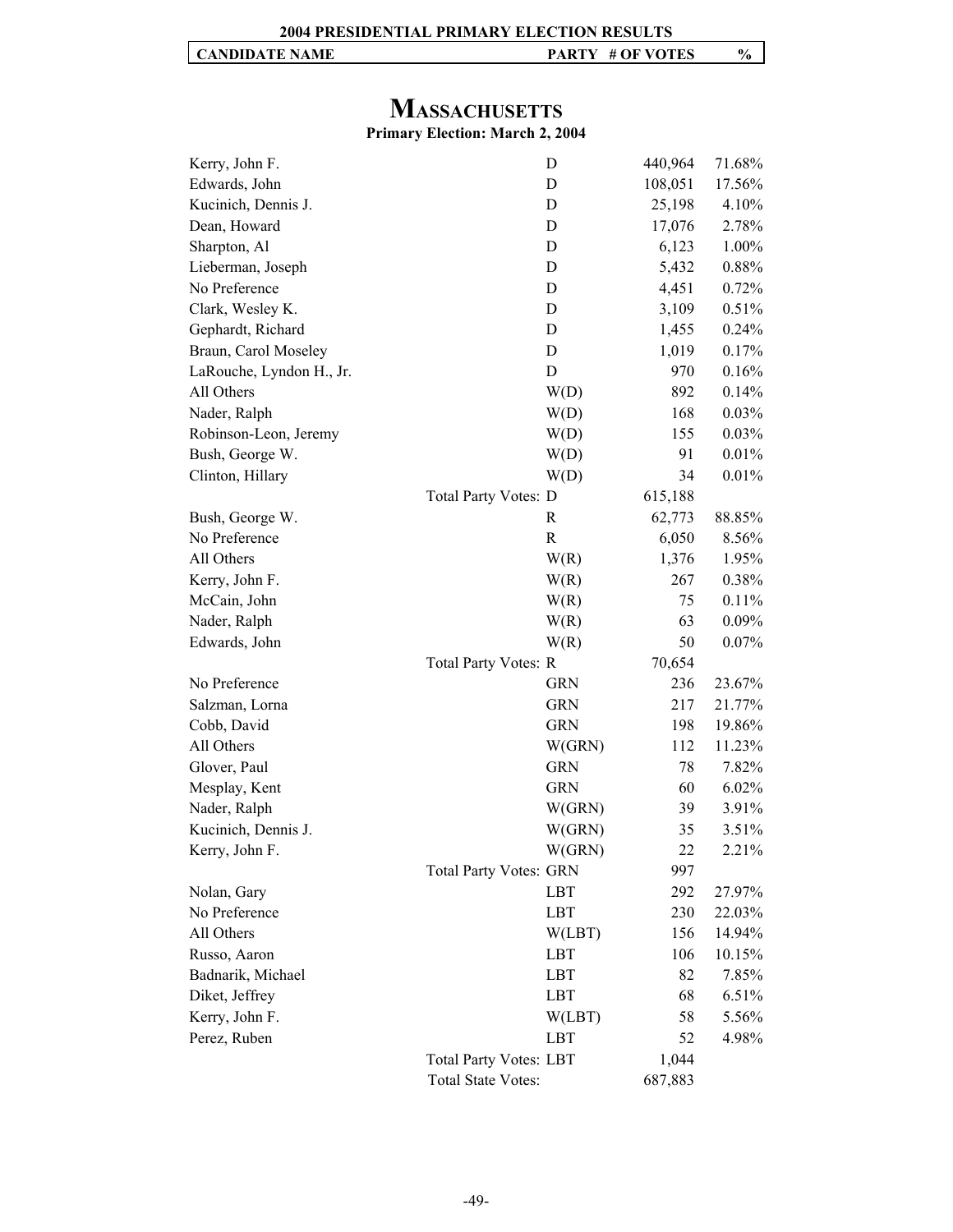# **MISSISSIPPI**

# **Primary Election: March 9, 2004**

| Kerry, John F.   | D                         | 59,815 | 78.40%   |
|------------------|---------------------------|--------|----------|
| Edwards, John    | D                         | 5,582  | $7.32\%$ |
| Sharpton, Al     | D                         | 3,933  | 5.15%    |
| Dean, Howard     | D                         | 1,997  | $2.62\%$ |
| Clark, Wesley    | D                         | 1,878  | 2.46%    |
| Uncommitted      | D                         | 1,370  | 1.80%    |
| Kucinich, Dennis | D                         | 768    | $1.01\%$ |
| Lieberman, Joe   | D                         | 716    | $0.94\%$ |
| LaRouche, Lyndon | D                         | 239    | $0.31\%$ |
|                  | Total Party Votes: D      | 76,298 |          |
|                  | <b>Total State Votes:</b> | 76,298 |          |

# **MISSOURI**

#### **Primary Election: February 3, 2004**

| Kerry, John F.           | D                             | 211,745 | 50.62% |
|--------------------------|-------------------------------|---------|--------|
| Edwards, John            | D                             | 103,088 | 24.64% |
| Dean, Howard             | D                             | 36,288  | 8.67%  |
| Clark, Wesley K.         | D                             | 18,340  | 4.38%  |
| Lieberman, Joe           | D                             | 14,727  | 3.52%  |
| Sharpton, Al             | D                             | 14,308  | 3.42%  |
| Gephardt, Dick           | D                             | 8,281   | 1.98%  |
| Kucinich, Dennis J.      | D                             | 4,875   | 1.17%  |
| Uncommitted              | D                             | 4,311   | 1.03%  |
| Braun, Carol Moseley     | D                             | 1,088   | 0.26%  |
| LaRouche, Lyndon H., Jr. | D                             | 953     | 0.23%  |
| Penna, Fern              | D                             | 335     | 0.08%  |
|                          | Total Party Votes: D          | 418,339 |        |
| Bush, George W.          | R                             | 117,007 | 95.06% |
| Uncommitted              | R                             | 3,830   | 3.11%  |
| Wyatt, Bill              | R                             | 1,268   | 1.03%  |
| Ashby, Blake             | R                             | 981     | 0.80%  |
|                          | Total Party Votes: R          | 123,086 |        |
| Nolan, Gary              | <b>LBT</b>                    | 899     | 45.70% |
| Uncommitted              | <b>LBT</b>                    | 746     | 37.93% |
| Perez, N. Ruben          | <b>LBT</b>                    | 167     | 8.49%  |
| Diket, Jeffrey H.        | <b>LBT</b>                    | 155     | 7.88%  |
|                          | <b>Total Party Votes: LBT</b> | 1,967   |        |
|                          | <b>Total State Votes:</b>     | 543,392 |        |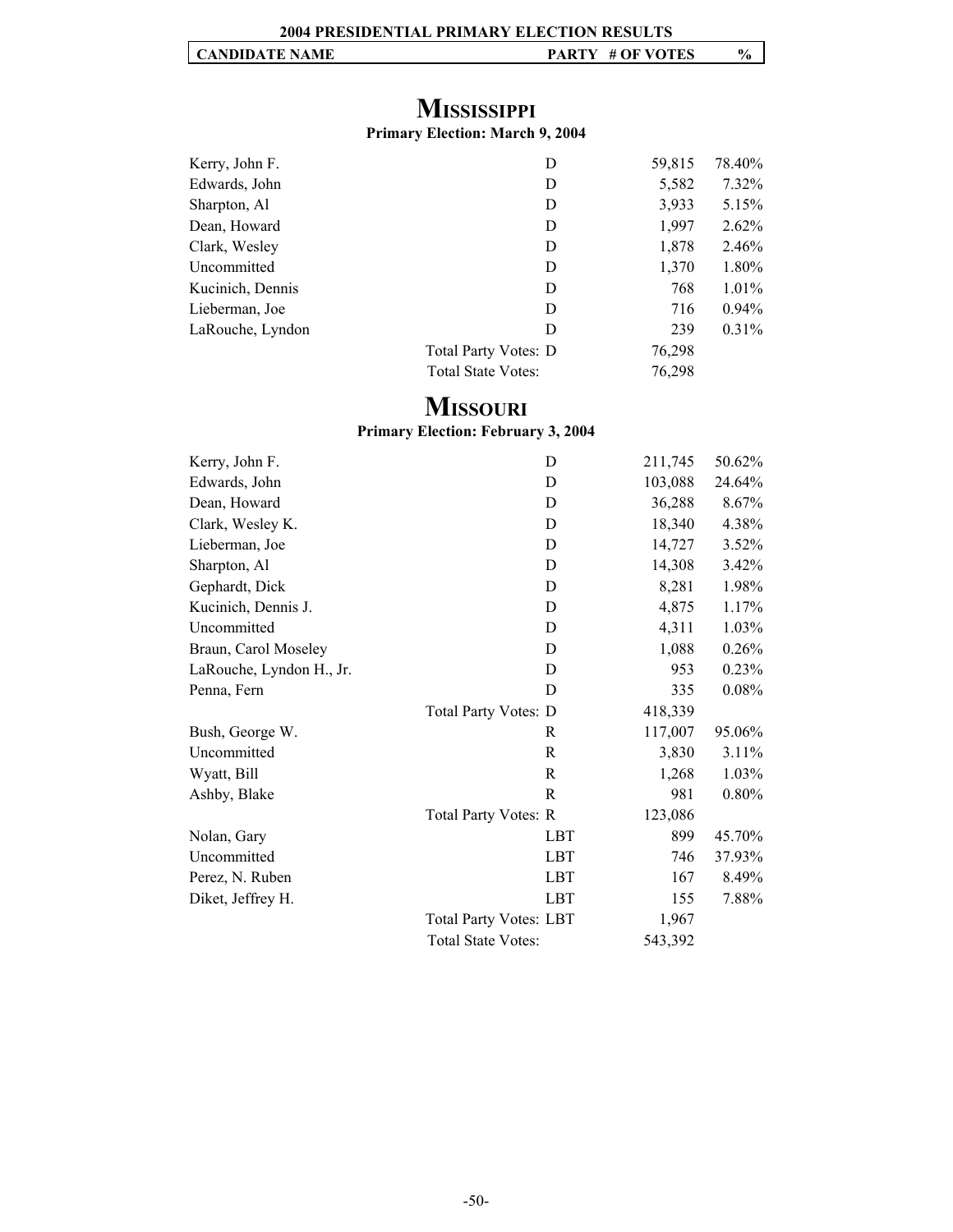# **MONTANA**

#### **Primary Election: June 8, 2004**

| Kerry, John F.                    |                           | D    | 63,611  | 68.00%   |
|-----------------------------------|---------------------------|------|---------|----------|
| Kucinich, Dennis J.               |                           | Ð    | 9,686   | 10.35%   |
| Edwards, John                     |                           | Ð    | 8,516   | 9.10%    |
| No Preference                     |                           | D    | 6,899   | 7.38%    |
| Clark, Wesley K.                  |                           | D    | 4,081   | $4.36\%$ |
| LaRouche, Lyndon H., Jr.          |                           | D    | 750     | $0.80\%$ |
|                                   | Total Party Votes: D      |      | 93,543  |          |
| Bush, George W.                   |                           | R    | 106,407 | 94.38%   |
| No Preference                     |                           | R    | 6,340   | $5.62\%$ |
| Warrick, Nancy Carol Vander Hulst |                           | W(R) |         | $0.00\%$ |
|                                   | Total Party Votes: R      |      | 112,748 |          |
|                                   | <b>Total State Votes:</b> |      | 206,291 |          |

# **NEBRASKA**

**Primary Election: May 11, 2004**

| Kerry, John F.           | D                             | 52,479  | 73.32%   |
|--------------------------|-------------------------------|---------|----------|
| Edwards, John            | D                             | 10,031  | 14.02%   |
| Dean, Howard             | D                             | 5,400   | 7.54%    |
| Kucinich, Dennis J.      | D                             | 1,490   | 2.08%    |
| Sharpton, Al             | D                             | 1,367   | 1.91%    |
| LaRouche, Lyndon H., Jr. | D                             | 805     | $1.12\%$ |
|                          | <b>Total Party Votes: D</b>   | 71,572  |          |
| Bush, George W.          | R                             | 121,355 | 100.00%  |
|                          | Total Party Votes: R          | 121,355 |          |
| Nolan, Gary              | LBT                           | 116     | 71.60%   |
| Badnarik, Michael        | LBT                           | 46      | 28.40%   |
|                          | <b>Total Party Votes: LBT</b> | 162     |          |
|                          | <b>Total State Votes:</b>     | 193,089 |          |

# **NEW HAMPSHIRE**

**Primary Election: January 27, 2004**

| Kerry, John F.                | D    | 84,377 | 38.39%   |
|-------------------------------|------|--------|----------|
| Dean, Howard                  | D    | 57,761 | 26.28%   |
| Clark, Wesley K.              | D    | 27,314 | 12.43%   |
| Edwards, John                 | D    | 26,487 | 12.05%   |
| Lieberman, "Joe"              | D    | 18,911 | 8.60%    |
| Kucinich, Dennis J.           | D    | 3,114  | 1.42%    |
| Gephardt, "Dick"              | D    | 419    | 0.19%    |
| Sharpton, Al                  | D    | 347    | 0.16%    |
| Bush, George W.               | W(D) | 257    | $0.12\%$ |
| Scattered                     | W(D) | 92     | $0.04\%$ |
| LaRouche, Lyndon H., Jr.      | D    | 90     | $0.04\%$ |
| Carter, Willie Felix          | D    | 86     | $0.04\%$ |
| Braun, Carol Moseley          | D    | 81     | $0.04\%$ |
| O'Donnell, Edward Thomas, Jr. | D    | 79     | $0.04\%$ |
| Bateman, Katherine            | D    | 68     | 0.03%    |

(Continued on Next Page)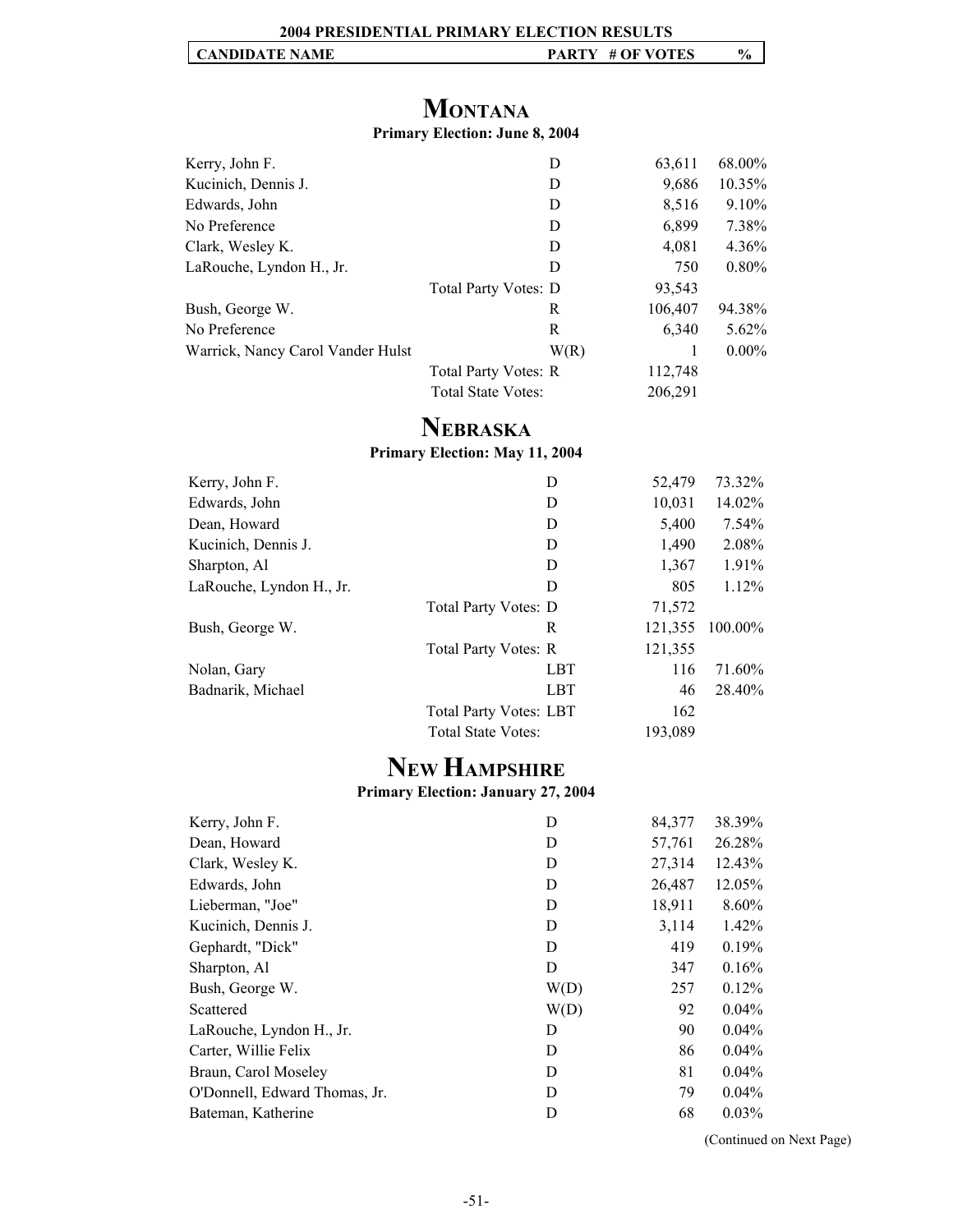| <b>2004 PRESIDENTIAL PRIMARY ELECTION RESULTS</b> |  |
|---------------------------------------------------|--|
|                                                   |  |

#### Crow, "Randy" D 60 0.03% Hamm, Vincent S. D 58 0.03% Linnell, Robert H. D 49 0.02% Dokka, Gerry D 42 0.02% Killeen, Caroline Pettinato D 31 0.01% Lee, R. Randy D 15 0.01% Braun, Harry W., III D 13 0.01% Glover, Mildred D 11 0.01% Penna, Fern D 8 0.00% Talbow, Leonard Dennis D 8 0.00% Rigazio, John Donald W(D) 5 0.00% Ashby, Blake W(D) 2 0.00% Buchanan, John W(D) 2 0.00% Total Party Votes: D 219,787 Bush, George W. R 53,962 79.80% Kerry, John F. 2,819 4.17% Dean, Howard W(R) 1,789 2.65% Clark, Wesley K.  $W(R)$  1,407 2.08% Edwards, John W(R) 1,088 1.61% Scattered W(R) 973 1.44% Lieberman, "Joe" W(R) 914 1.35% Bosa, Richard P.  $\qquad \qquad \text{R} \qquad \qquad 841 \qquad 1.24\%$ Buchanan, John R 836 1.24% Rigazio, John Donald R 803 1.19% Haines, Robert Edward **R** 579 0.86% Callis, Michael **R** 388 0.57% Ashby, Blake and R 264 0.39% Howard, Millie R 239 0.35% Laughlin, "Tom" R 154 0.23% Wyatt, "Bill" R 153 0.23% Taylor, "Jim" R 124 0.18% Harnes, Mark "Dick" R 87 0.13% O'Connor, Cornelius E. R 77 0.11% Gostigian, George R 52 0.08% Kucinich, Dennis J. W(R) 38 0.06% Sharpton, Al  $W(R)$  15 0.02% Braun, Carol Moseley W(R) 6 0.01% LaRouche, Lyndon H., Jr.  $W(R)$  5 0.01% Gephardt, "Dick" W(R) 4 0.01% Bateman, Katherine W(R) 3 0.00% Carter, Willie Felix W(R) 1 0.00% Linnell, Robert H.  $W(R)$  1 0.00% O'Donnell, Edward Thomas, Jr. W(R) 1 0.00% Penna, Fern W(R) 1 0.00% Total Party Votes: R 67,624 Total State Votes: 287,411

# **NEW HAMPSHIRE (Continued)**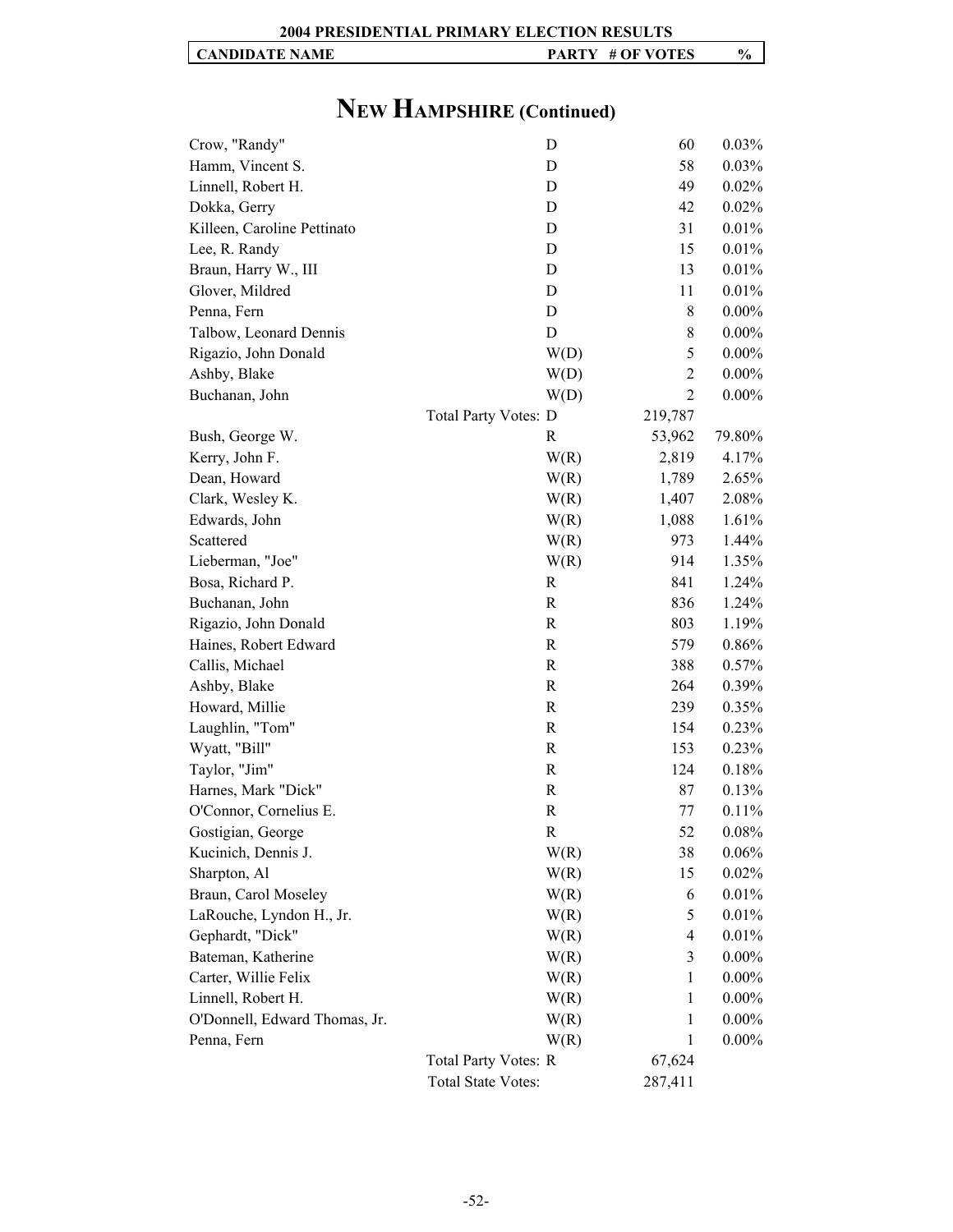# **NEW JERSEY**

#### **Primary Election: June 8, 2004**

| Kerry, John F.           | D                           | 198,213 | 92.28%          |
|--------------------------|-----------------------------|---------|-----------------|
| Kucinich, Dennis J.      | D                           | 9.251   | 4.31%           |
| LaRouche, Lyndon H., Jr. | D                           | 4.514   | $2.10\%$        |
| Ballard, George H., III  | D                           | 2.826   | $1.32\%$        |
|                          | <b>Total Party Votes: D</b> | 214,804 |                 |
| Bush, George W.          | R                           |         | 141,752 100.00% |
|                          | Total Party Votes: R        | 141,752 |                 |
|                          | <b>Total State Votes:</b>   | 356,556 |                 |

# **NEW MEXICO**

#### **Primary Election: June 1, 2004**

| Bush, George W. | R                             |        | 49,165 100.00% |
|-----------------|-------------------------------|--------|----------------|
|                 | Total Party Votes: R          | 49,165 |                |
| Miller, Carol   | <b>GRN</b>                    | 345    | 55.38%         |
| Cobb, David     | <b>GRN</b>                    | 159    | 25.52%         |
| Salzman, Lorna  | <b>GRN</b>                    | 57     | 9.15%          |
| Glover, Paul    | <b>GRN</b>                    | 46     | 7.38%          |
| Mesplay, Kent   | <b>GRN</b>                    | 16     | $2.57\%$       |
|                 | <b>Total Party Votes: GRN</b> | 623    |                |
|                 | Total State Votes:            | 49,788 |                |

# **NEW YORK**

**Primary Election: March 2, 2004**

| Kerry, John F.           | D                           | 437,754   | 61.17%   |
|--------------------------|-----------------------------|-----------|----------|
| Edwards, John            | D                           | 143,960   | 20.12%   |
| Sharpton, Al C.          | D                           | 57,456    | 8.03%    |
| Kucinich, Dennis J.      | D                           | 36,680    | 5.13%    |
| Dean, Howard             | D                           | 20,471    | 2.86%    |
| Lieberman, Joe           | D                           | 9,314     | 1.30%    |
| Gephardt, Dick           | D                           | 3,954     | $0.55\%$ |
| Clark, Wesley            | D                           | 3,517     | $0.49\%$ |
| LaRouche, Lyndon H., Jr. | D                           | 2,527     | 0.35%    |
|                          | <b>Total Party Votes: D</b> | 715,633   |          |
| Bush, George W.          | R                           | Unopposed |          |
|                          | Total State Votes:          | 715,633*  |          |
|                          |                             |           |          |

\* 4,546 miscellaneous write-in, blank and void votes were compiled as one total in New York. This figure is not included in "Total Party Votes" and "Total State Votes."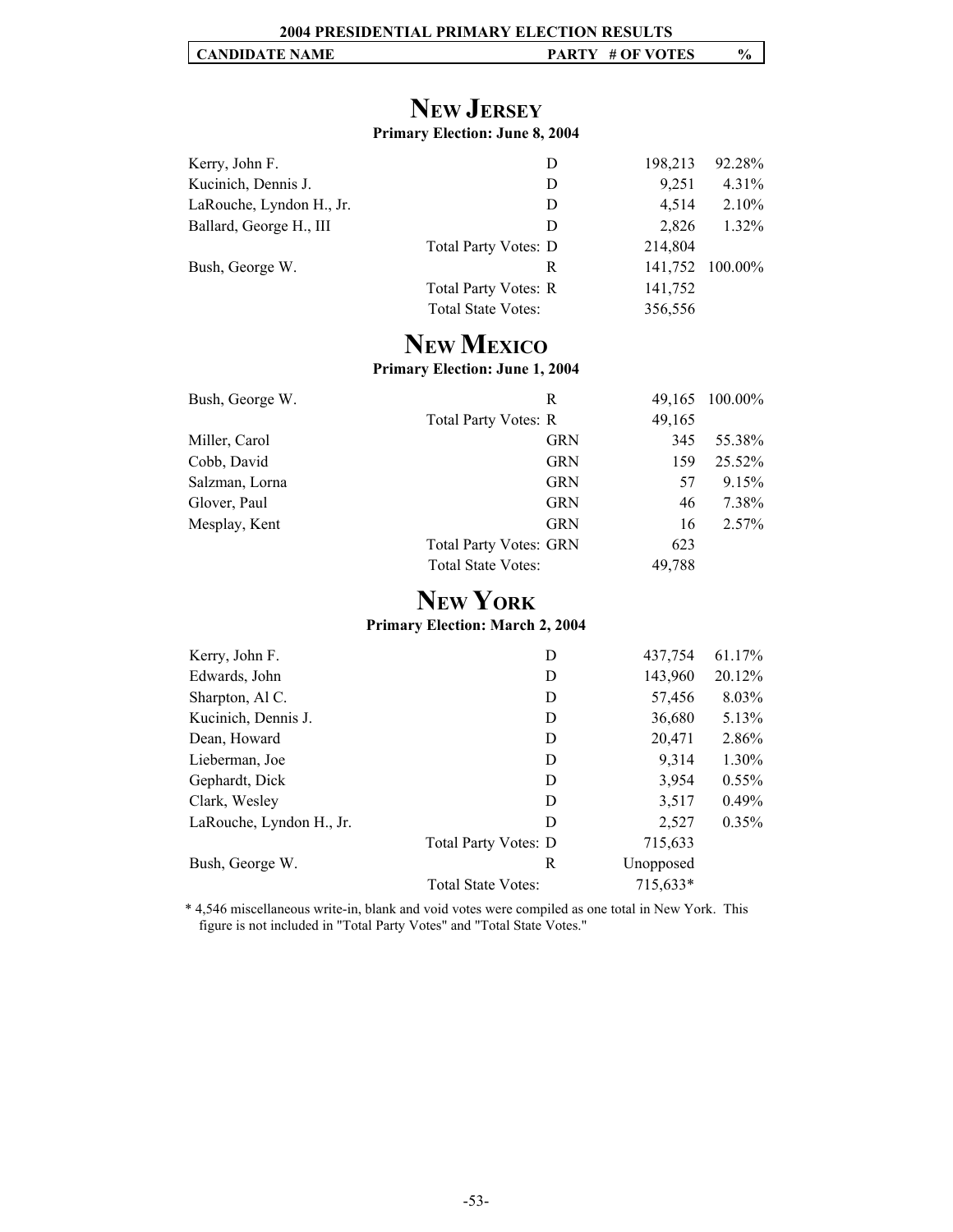# **OHIO**

#### **Primary Election: March 2, 2004**

| D                    | 632,599   | 51.81%   |
|----------------------|-----------|----------|
| D                    | 416,106   | 34.08%   |
| D                    | 110,067   | $9.01\%$ |
| D                    | 30,983    | $2.54\%$ |
| D                    | 14,676    | 1.20%    |
| D                    | 12,577    | $1.03\%$ |
| D                    | 4,018     | $0.33\%$ |
| Total Party Votes: D | 1,221,026 |          |
| R                    | 793,833   | 100.00%  |
| Total Party Votes: R | 793,833   |          |
| Total State Votes:   | 2,014,859 |          |
|                      |           |          |

# **OKLAHOMA**

# **Primary Election: February 3, 2004**

| Clark, Wesley K.         | D                         | 90,526  | 29.94% |
|--------------------------|---------------------------|---------|--------|
| Edwards, John            | D                         | 89,310  | 29.54% |
| Kerry, John F.           | D                         | 81,073  | 26.81% |
| Lieberman, Joe           | D                         | 19,680  | 6.51%  |
| Dean, Howard             | D                         | 12,734  | 4.21%  |
| Sharpton, Al             | D                         | 3,939   | 1.30%  |
| Kucinich, Dennis J.      | D                         | 2,544   | 0.84%  |
| Gephardt, Dick           | D                         | 1,890   | 0.63%  |
| LaRouche, Lyndon H., Jr. | D                         | 689     | 0.23%  |
|                          | Total Party Votes: D      | 302,385 |        |
| Bush, George W.          | R                         | 59,577  | 90.00% |
| Wyatt, Bill              | R                         | 6,621   | 10.00% |
|                          | Total Party Votes: R      | 66,198  |        |
|                          | <b>Total State Votes:</b> | 368,583 |        |

# **OREGON**

#### **Primary Election: May 18, 2004**

| D                           | 289,804 | 78.63% |
|-----------------------------|---------|--------|
| D                           | 60,019  | 16.29% |
| W(D)                        | 10,150  | 2.75%  |
| D                           | 8,571   | 2.33%  |
| <b>Total Party Votes: D</b> | 368,544 |        |
| R                           | 293,806 | 94.93% |
| W(R)                        | 15,700  | 5.07%  |
| <b>Total Party Votes: R</b> | 309,506 |        |
| <b>Total State Votes:</b>   | 678,050 |        |
|                             |         |        |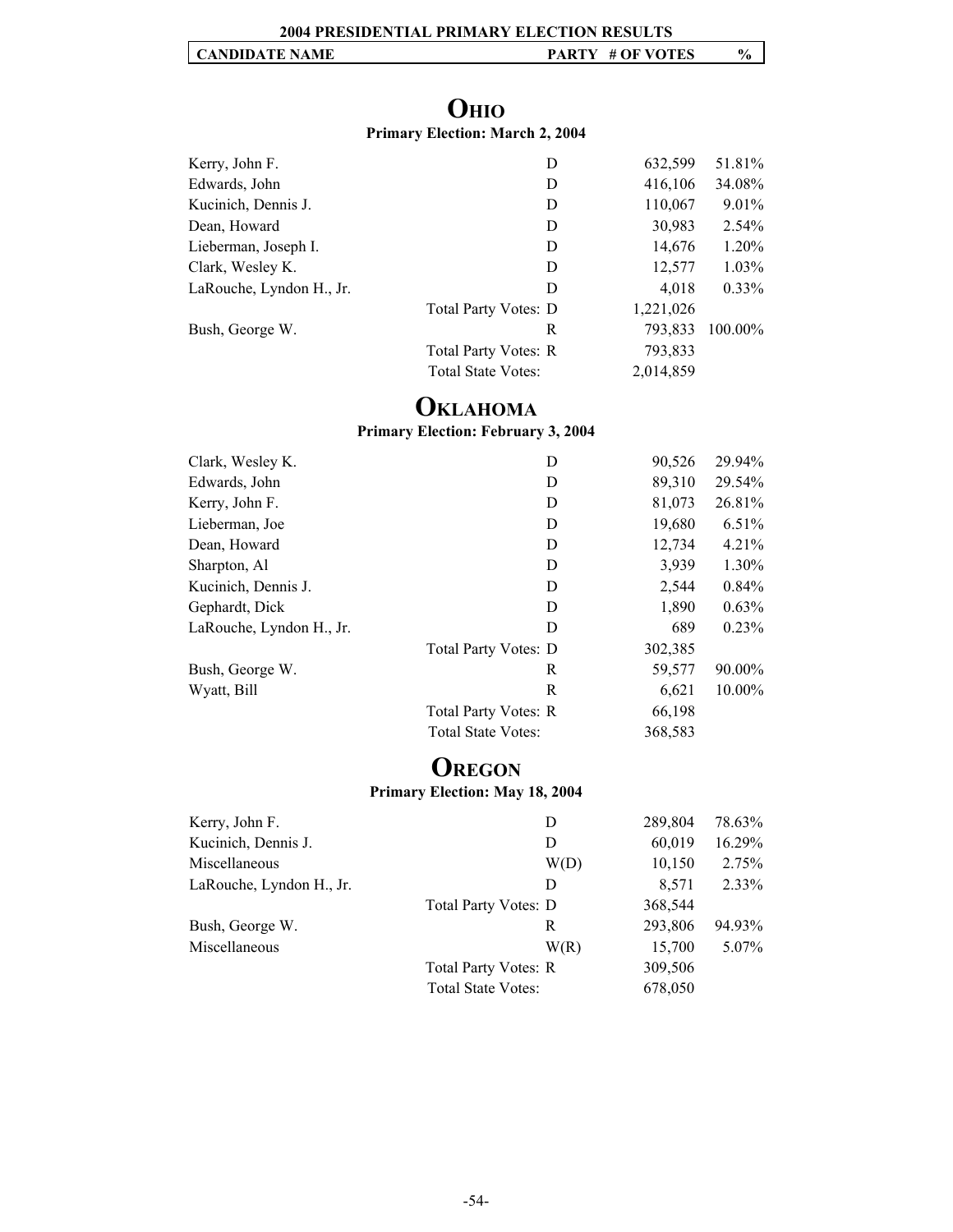# **PENNSYLVANIA**

#### **Primary Election: April 27, 2004**

| Kerry, John F.           | D                         | 585,683   | 74.15%  |
|--------------------------|---------------------------|-----------|---------|
| Dean, Howard             | D                         | 79,799    | 10.10%  |
| Edwards, John            | D                         | 76,762    | 9.72%   |
| Kucinich, Dennis J.      | D                         | 30,110    | 3.81%   |
| LaRouche, Lyndon H., Jr. | D                         | 17,528    | 2.22%   |
|                          | <b>Total Party Votes:</b> | 789,882   |         |
| Bush, George W.          | R                         | 861,555   | 100.00% |
|                          | <b>Total Party Votes:</b> | 861,555   |         |
|                          | <b>Total State Votes:</b> | 1,651,437 |         |

# **RHODE ISLAND**

#### **Primary Election: March 2, 2004**

| Kerry, John F.           |                               | D          | 25,466 | 71.22% |
|--------------------------|-------------------------------|------------|--------|--------|
| Edwards, John            |                               | D          | 6,635  | 18.55% |
| Dean, Howard             |                               | D          | 1,425  | 3.99%  |
| Kucinich, Dennis J.      |                               | D          | 1,054  | 2.95%  |
| Uncommitted              |                               | D          | 415    | 1.16%  |
| Lieberman, Joe           |                               | D          | 303    | 0.85%  |
| Clark, Wesley K.         |                               | D          | 237    | 0.66%  |
| LaRouche, Lyndon H., Jr. |                               | D          | 63     | 0.18%  |
| Clinton, Hillary         |                               | W(D)       | 52     | 0.15%  |
| Scattered                |                               | W(D)       | 52     | 0.15%  |
| Sharpton, Al             |                               | W(D)       | 38     | 0.11%  |
| Bush, George             |                               | W(D)       | 10     | 0.03%  |
| Nader, Ralph             |                               | W(D)       | 9      | 0.03%  |
|                          | Total Party Votes: D          |            | 35,759 |        |
| Bush, George W.          |                               | R          | 2,152  | 84.89% |
| Uncommitted              |                               | R          | 314    | 12.39% |
| Scattered                |                               | W(R)       | 31     | 1.22%  |
| Kerry, John              |                               | W(R)       | 15     | 0.59%  |
| McCain, John             |                               | W(R)       | 12     | 0.47%  |
| Nader, Ralph             |                               | W(R)       | 6      | 0.24%  |
| Edwards, John            |                               | W(R)       | 5      | 0.20%  |
|                          | Total Party Votes: R          |            | 2,535  |        |
| Cobb, David              |                               | <b>GRN</b> | 71     | 52.99% |
| Uncommitted              |                               | <b>GRN</b> | 29     | 21.64% |
| Mesplay, Kent P.         |                               | <b>GRN</b> | 18     | 13.43% |
| Scattered                |                               | W(GRN)     | 9      | 6.72%  |
| Nader, Ralph             |                               | W(GRN)     | 7      | 5.22%  |
|                          | <b>Total Party Votes: GRN</b> |            | 134    |        |
|                          | <b>Total State Votes:</b>     |            | 38,428 |        |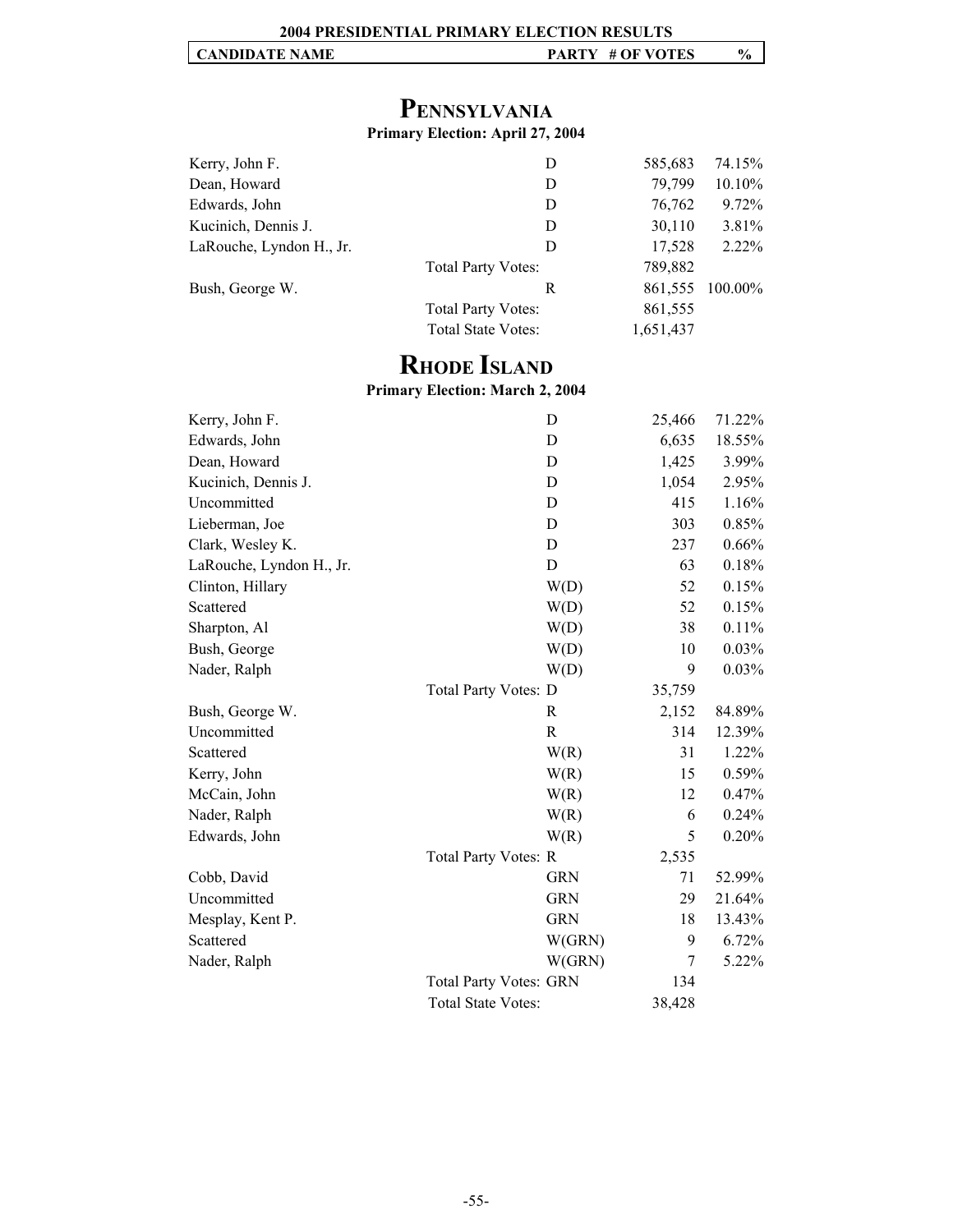|  | <b>CANDIDATE NAME</b> | # OF VOTES<br><b>PARTY</b> | $\frac{1}{2}$ |
|--|-----------------------|----------------------------|---------------|
|--|-----------------------|----------------------------|---------------|

# **SOUTH CAROLINA**

**Primary Election: February 3, 2004**

| Edwards, John        | D                         | 132,660 | 45.15%   |
|----------------------|---------------------------|---------|----------|
| Kerry, John F.       | D                         | 87,620  | 29.82%   |
| Sharpton, Al         | D                         | 28,495  | $9.70\%$ |
| Clark, Wesley K.     | D                         | 21,218  | $7.22\%$ |
| Dean, Howard         | D                         | 13,984  | 4.76%    |
| Lieberman, Joe       | D                         | 7,101   | $2.42\%$ |
| Kucinich, Dennis J.  | D                         | 1,344   | $0.46\%$ |
| Gephardt, Dick       | D                         | 828     | 0.28%    |
| Braun, Carol Moseley | D                         | 593     | $0.20\%$ |
|                      | Total Party Votes: D      | 293,843 |          |
|                      | <b>Total State Votes:</b> | 293,843 |          |

# **SOUTH DAKOTA**

**Primary Election: June 1, 2004**

| Kerry, John      | D                    | 69,473    | 82.31%   |
|------------------|----------------------|-----------|----------|
| Uncommitted      | D                    | 5,105     | $6.05\%$ |
| Dean, Howard     | D                    | 4,838     | 5.73%    |
| LaRouche, Lyndon | D                    | 2.943     | 3.49%    |
| Kucinich, Dennis | D                    | 2,046     | $2.42\%$ |
|                  | Total Party Votes: D | 84,405    |          |
| Bush, George W.  | R                    | Unopposed |          |
|                  | Total State Votes:   | 84.405    |          |

# **TENNESSEE**

#### **Primary Election: February 10, 2004**

| Kerry, John F.           | D                           | 151,527 | 41.02%   |
|--------------------------|-----------------------------|---------|----------|
| Edwards, John            | D                           | 97,914  | 26.51%   |
| Clark, Wesley            | D                           | 85,315  | 23.10%   |
| Dean, Howard             | D                           | 16,128  | $4.37\%$ |
| Sharpton, Al             | D                           | 6,107   | 1.65%    |
| Lieberman, Joe           | D                           | 3,213   | $0.87\%$ |
| Uncommitted              | D                           | 2,727   | $0.74\%$ |
| Braun, Carol Moseley     | D                           | 2,490   | 0.67%    |
| Kucinich, Dennis J.      | D                           | 2,279   | $0.62\%$ |
| Gephardt, Dick           | D                           | 1,402   | 0.38%    |
| LaRouche, Lyndon H., Jr. | D                           | 283     | $0.08\%$ |
|                          | <b>Total Party Votes: D</b> | 369,385 |          |
| Bush, George W.          | R                           | 94,557  | 95.45%   |
| Uncommitted              | R                           | 4,504   | $4.55\%$ |
|                          | Total Party Votes: R        | 99,061  |          |
|                          | <b>Total State Votes:</b>   | 468,446 |          |
|                          |                             |         |          |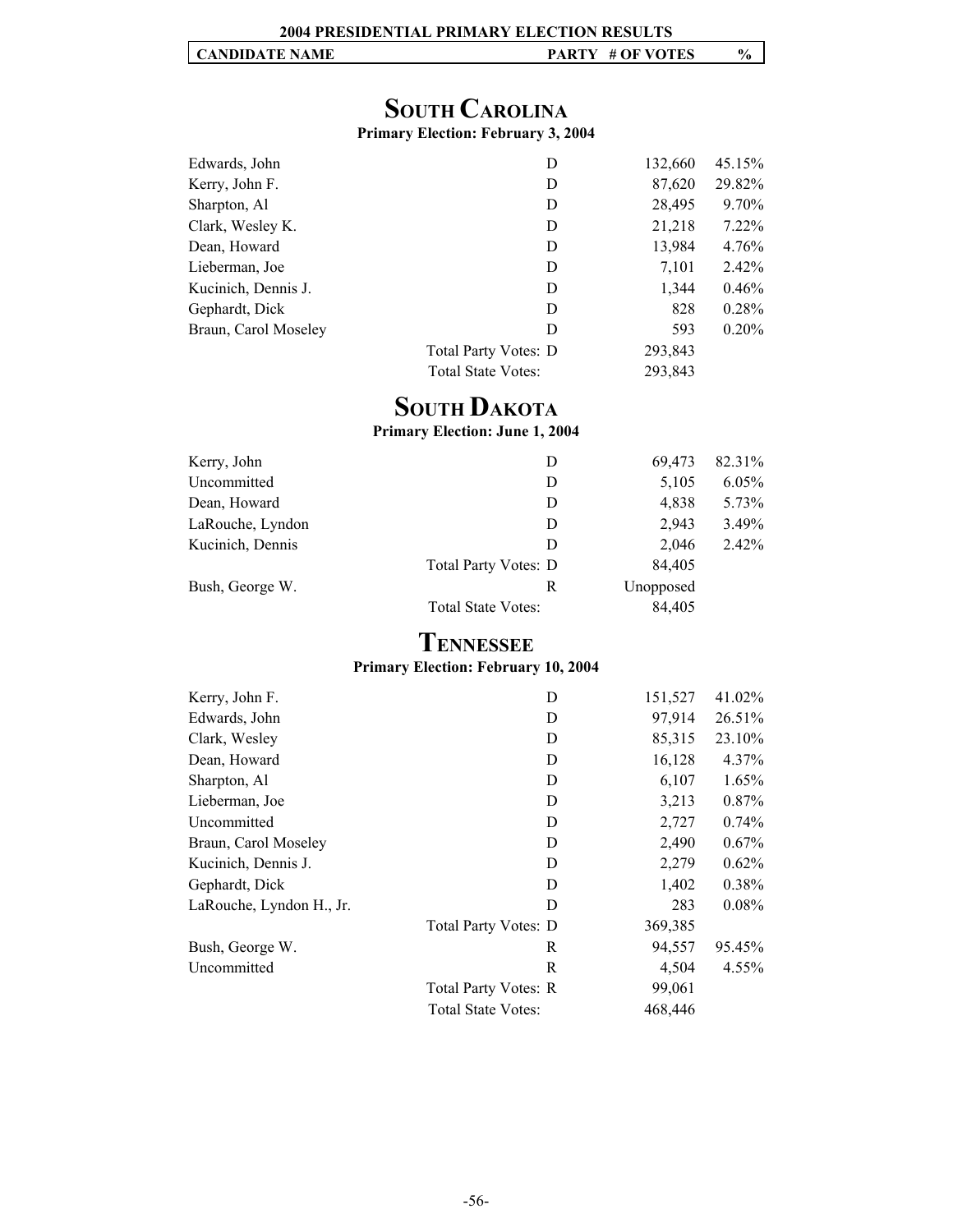#### **2004 PRESIDENTIAL PRIMARY ELECTION RESULTS**

#### **CANDIDATE NAME PARTY # OF VOTES**  $\%$

# **TEXAS Primary Election: March 9, 2004**

| Kerry, John F.           | D                    | 563,237   | 67.11\%  |
|--------------------------|----------------------|-----------|----------|
| Edwards, John            | D                    | 120,413   | 14.35%   |
| Dean, Howard             | D                    | 40,035    | $4.77\%$ |
| Sharpton, Al             | D                    | 31,020    | $3.70\%$ |
| Lieberman, Joe           | D                    | 25,245    | $3.01\%$ |
| Clark, Wesley K.         | D                    | 18,437    | 2.20%    |
| Kucinich, Dennis J.      | D                    | 15,475    | 1.84%    |
| Gephardt, Dick           | D                    | 12,160    | 1.45%    |
| LaRouche, Lyndon H., Jr. | D                    | 6,871     | $0.82\%$ |
| Crow, Randy              | D                    | 6,338     | $0.76\%$ |
|                          | Total Party Votes: D | 839,231   |          |
| Bush, George W.          | R                    | 635,948   | 92.49%   |
| Uncommitted              | R                    | 51,667    | $7.51\%$ |
|                          | Total Party Votes: R | 687,615   |          |
|                          | Total State Votes:   | 1,526,846 |          |

# **UTAH**

#### **Primary Election: February 24, 2004**

| Kerry, John F.       | D                    | 19,232 | 55.18%   |
|----------------------|----------------------|--------|----------|
| Edwards, John        | D                    | 10,384 | 29.79%   |
| Kucinich, Dennis J.  | D                    | 2,590  | 7.43%    |
| Dean, Howard         | D                    | 1,335  | 3.83%    |
| Clark, Wesley K.     | D                    | 489    | 1.40%    |
| Lieberman, Joseph I. | D                    | 402    | 1.15%    |
| Uncommitted          | D                    | 298    | 0.85%    |
| Gephardt, Dick       | D                    | 124    | $0.36\%$ |
|                      | Total Party Votes: D | 34,854 |          |
|                      | Total State Votes:   | 34,854 |          |

# **VERMONT**

#### **Primary Election: March 2, 2004**

| Dean, Howard             | D                         | 44,393  | 53.56%   |
|--------------------------|---------------------------|---------|----------|
| Kerry, John F.           | D                         | 26,171  | 31.58%   |
| Edwards, John            | W(D)                      | 5,113   | 6.17%    |
| Kucinich, Dennis J.      | D                         | 3,396   | $4.10\%$ |
| Clark, Wesley K.         | D                         | 2,749   | $3.32\%$ |
| Scattered                | W(D)                      | 673     | 0.81%    |
| LaRouche, Lyndon H., Jr. | D                         | 386     | $0.47\%$ |
|                          | Total Party Votes: D      | 82,881  |          |
| Bush, George W.          | R                         | 25,415  | 96.68%   |
| Scattered                | W(R)                      | 874     | $3.32\%$ |
|                          | Total Party Votes: R      | 26,289  |          |
|                          | <b>Total State Votes:</b> | 109,170 |          |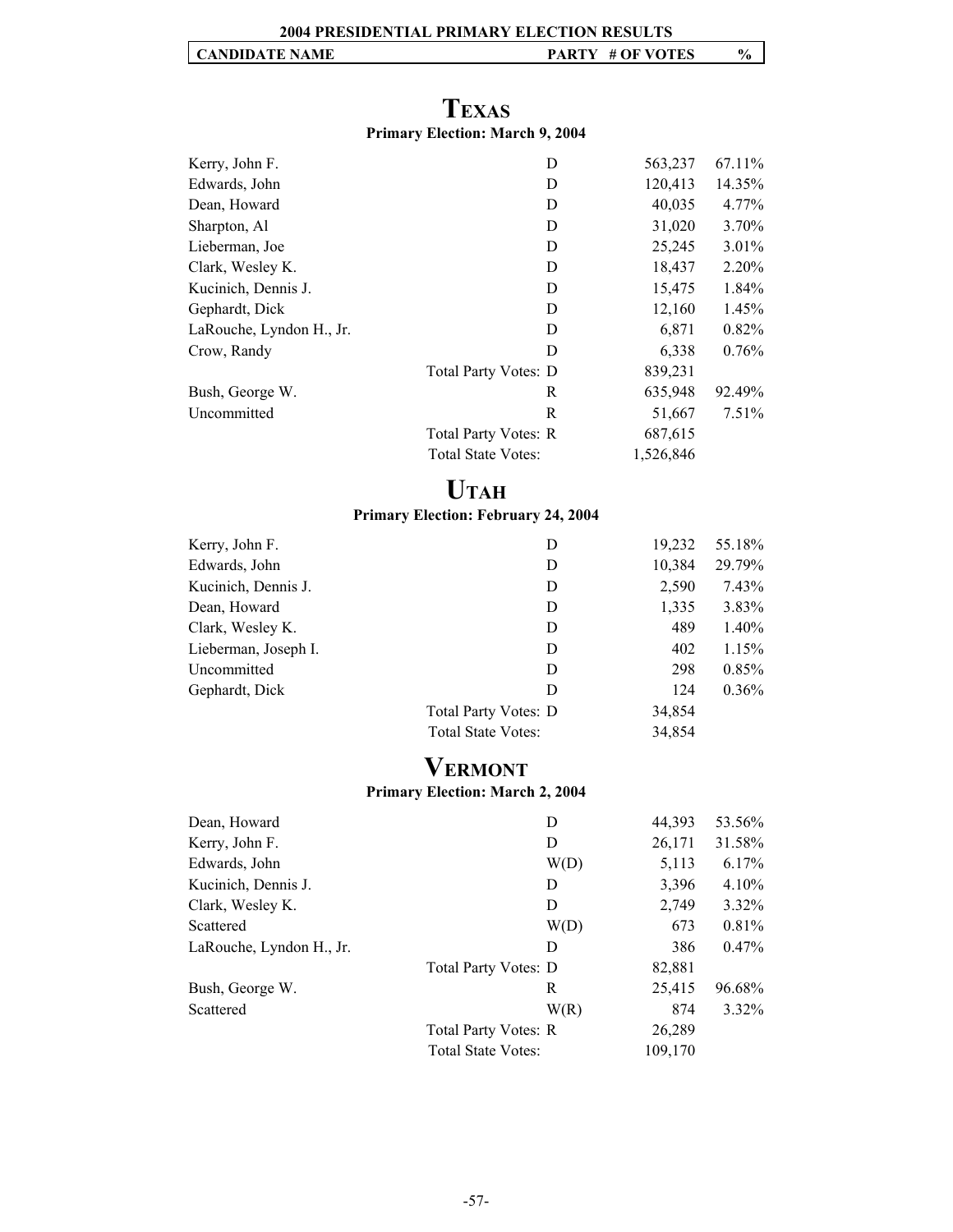# **VIRGINIA**

#### **Primary Election: February 10, 2004**

| Kerry, John F.           | D                         | 204,142 | 51.52%   |
|--------------------------|---------------------------|---------|----------|
| Edwards, John            | D                         | 105,504 | 26.63%   |
| Clark, Wesley K.         | D                         | 36,572  | 9.23%    |
| Dean, Howard             | D                         | 27,637  | 6.98%    |
| Sharpton, Al             | D                         | 12,864  | $3.25\%$ |
| Kucinich, Dennis J.      | D                         | 5,016   | $1.27\%$ |
| Lieberman, Joe           | D                         | 2,866   | $0.72\%$ |
| LaRouche, Lyndon H., Jr. | D                         | 1,042   | 0.26%    |
| Gephardt, Dick           | D                         | 580     | 0.15%    |
|                          | Total Party Votes: D      | 396,223 |          |
|                          | <b>Total State Votes:</b> | 396,223 |          |

# **WEST VIRGINIA**

#### **Primary Election: May 11, 2004**

| Kerry, John F.           | D                         | 175,065 | 69.24%   |
|--------------------------|---------------------------|---------|----------|
| Edwards, John            | D                         | 33,950  | 13.43%   |
| Lieberman, Joe           | D                         | 13,881  | 5.49%    |
| Dean, Howard             | D                         | 10,576  | 4.18%    |
| Clark, Wesley K.         | D                         | 9,170   | $3.63\%$ |
| Kucinich, Dennis J.      | D                         | 6,114   | 2.42%    |
| LaRouche, Lyndon H., Jr. | D                         | 4,083   | 1.61%    |
|                          | Total Party Votes: D      | 252,839 |          |
| Bush, George W.          | R                         | 111,109 | 100.00%  |
|                          | Total Party Votes: R      | 111,109 |          |
|                          | <b>Total State Votes:</b> | 363,948 |          |